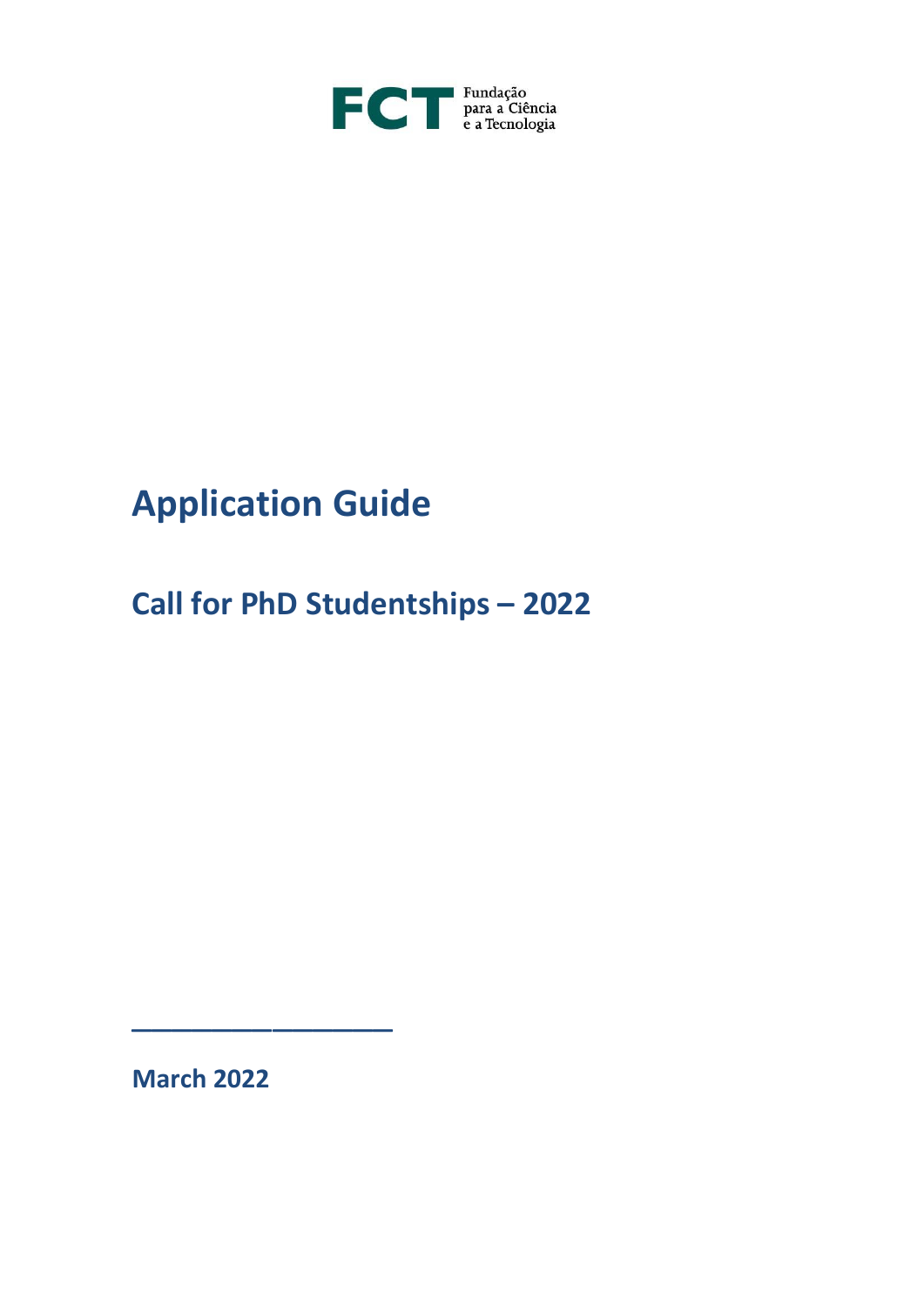

#### <span id="page-1-0"></span>**TABLE OF CONTENTS**

| 1.    |                                                                                     |  |
|-------|-------------------------------------------------------------------------------------|--|
| 2.    |                                                                                     |  |
| 2.1   |                                                                                     |  |
| 2.2   |                                                                                     |  |
| 2.3   |                                                                                     |  |
| 2.4   |                                                                                     |  |
| 2.5   |                                                                                     |  |
| 2.6   |                                                                                     |  |
| 2.6.1 |                                                                                     |  |
| 2.6.2 |                                                                                     |  |
| 2.6.3 | Specific Features of the Form: Word Limit, Optional and Public Information Fields 7 |  |
| 2.7   |                                                                                     |  |
| 2.8   |                                                                                     |  |
| 2.9   |                                                                                     |  |
| 3.    |                                                                                     |  |
| 3.1   |                                                                                     |  |
| 3.2   |                                                                                     |  |
| 3.2.1 |                                                                                     |  |
| 3.2.2 |                                                                                     |  |
| 3.2.3 |                                                                                     |  |
| 3.3   |                                                                                     |  |
| 3.4   |                                                                                     |  |
| 3.5   |                                                                                     |  |
| 3.6   |                                                                                     |  |
| 3.7   |                                                                                     |  |
| 3.8   |                                                                                     |  |
| 3.8.1 | Application in a non-academic environment (specific line of application)  16        |  |
| 3.8.2 |                                                                                     |  |
| 3.8.3 |                                                                                     |  |
| 3.8.4 |                                                                                     |  |
| 3.8.5 |                                                                                     |  |
| 3.8.6 |                                                                                     |  |
| 3.9   |                                                                                     |  |





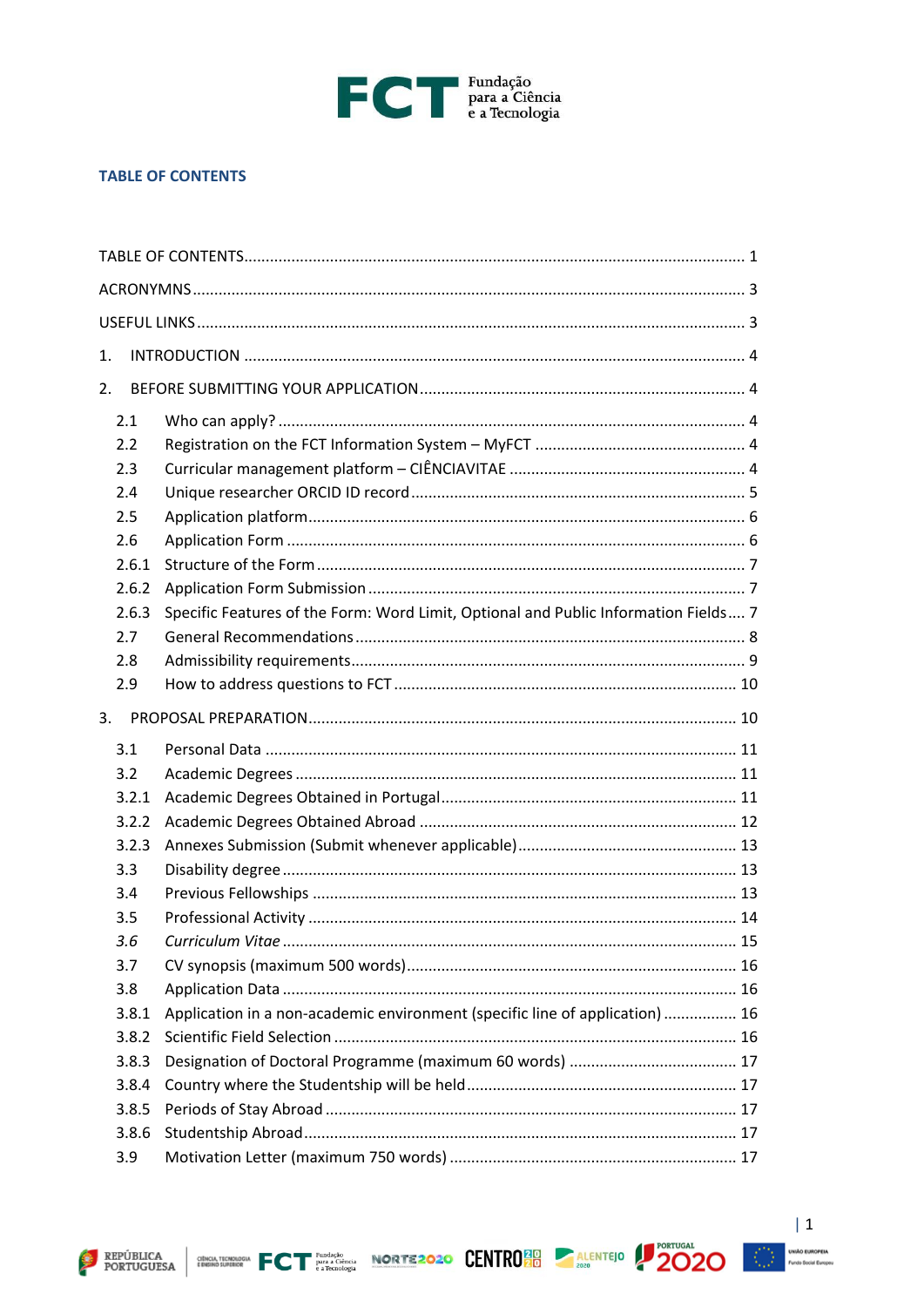# FCT Fundação<br>
e a Tecnologia

|                | 3.10     |                                                                                 |  |
|----------------|----------|---------------------------------------------------------------------------------|--|
|                | 3.11     |                                                                                 |  |
|                | 3.12     |                                                                                 |  |
|                |          |                                                                                 |  |
|                |          |                                                                                 |  |
|                |          | 3.12.3 The United Nations Sustainable Development Goals (SDG) - 2030 Agenda  19 |  |
|                |          |                                                                                 |  |
|                |          |                                                                                 |  |
|                |          |                                                                                 |  |
|                |          |                                                                                 |  |
|                |          |                                                                                 |  |
|                |          |                                                                                 |  |
|                | 3.13     |                                                                                 |  |
|                |          |                                                                                 |  |
|                | 3.13.1.1 | Host Institution of applications in a non-academic environment  22              |  |
|                |          |                                                                                 |  |
|                |          |                                                                                 |  |
|                | 3.13.3.1 |                                                                                 |  |
|                | 3.13.3.2 |                                                                                 |  |
|                |          |                                                                                 |  |
| $\mathbf{4}$ . |          |                                                                                 |  |
|                |          |                                                                                 |  |









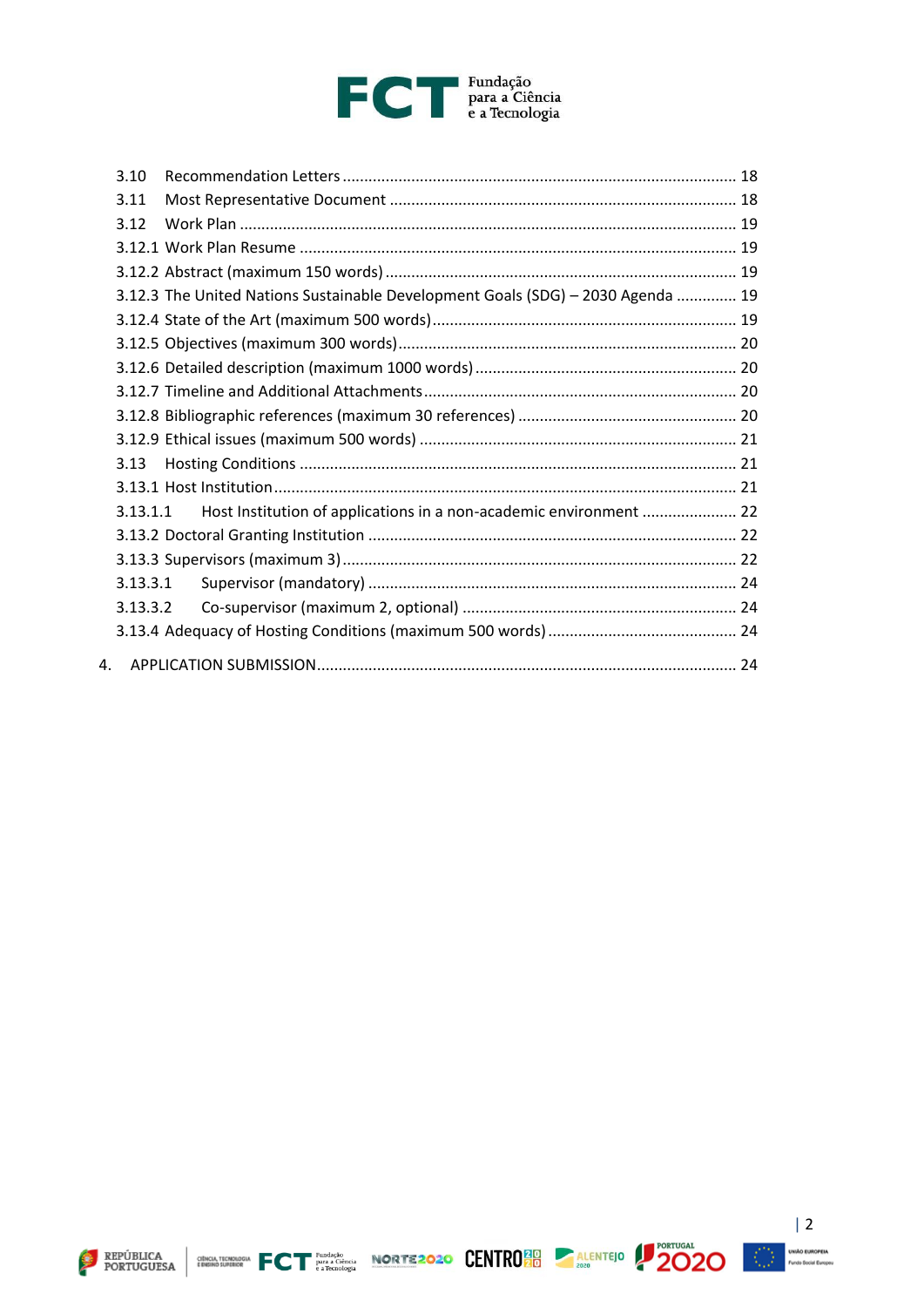

#### <span id="page-3-0"></span>**ACRONYMNS**

- **CV** *Curriculum Vitae*
- **FAQs** Frequently Asked Questions
- **EBI** Research Fellowship Holder Statute
- **FCT** Fundação para a Ciência e a Tecnologia, I.P.
- **RBI –** FCT Regulation for Studentships and Fellowships
- **SDG** United Nations Sustainable Development Goals for the 2030 Agenda
- **BD** Regular line of application in scientific and academic institutions
- **BDANA** Specific line of application in a non-academic environment

#### <span id="page-3-1"></span>**USEFUL LINKS**

FCT webpage for the Call for PhD Studentships – 2022: <https://www.fct.pt/apoios/bolsas/concursos/individuais2022.phtml.en>

#### **MyFCT**: [https://myfct.fct.pt](https://myfct.fct.pt/)

Call for PhD Studentships FAQs: [https://www.fct.pt/apoios/bolsas/concursos/docs/Bolsas\\_2022\\_FAQs\\_EN.pdf](https://www.fct.pt/apoios/bolsas/concursos/docs/Bolsas_2022_FAQs_EN.pdf)

**CIÊNCIA** ID: [https://www.ciencia-id.pt](https://www.ciencia-id.pt/)

**CIÊNCIA**VITAE: [https://cienciavitae.pt](https://cienciavitae.pt/)

**ORCID**: [https://orcid.org](https://orcid.org/)

**DGES** – Directorate General for Higher Education (*Direção Geral do Ensino Superior*): <https://www.dges.gov.pt/pt>









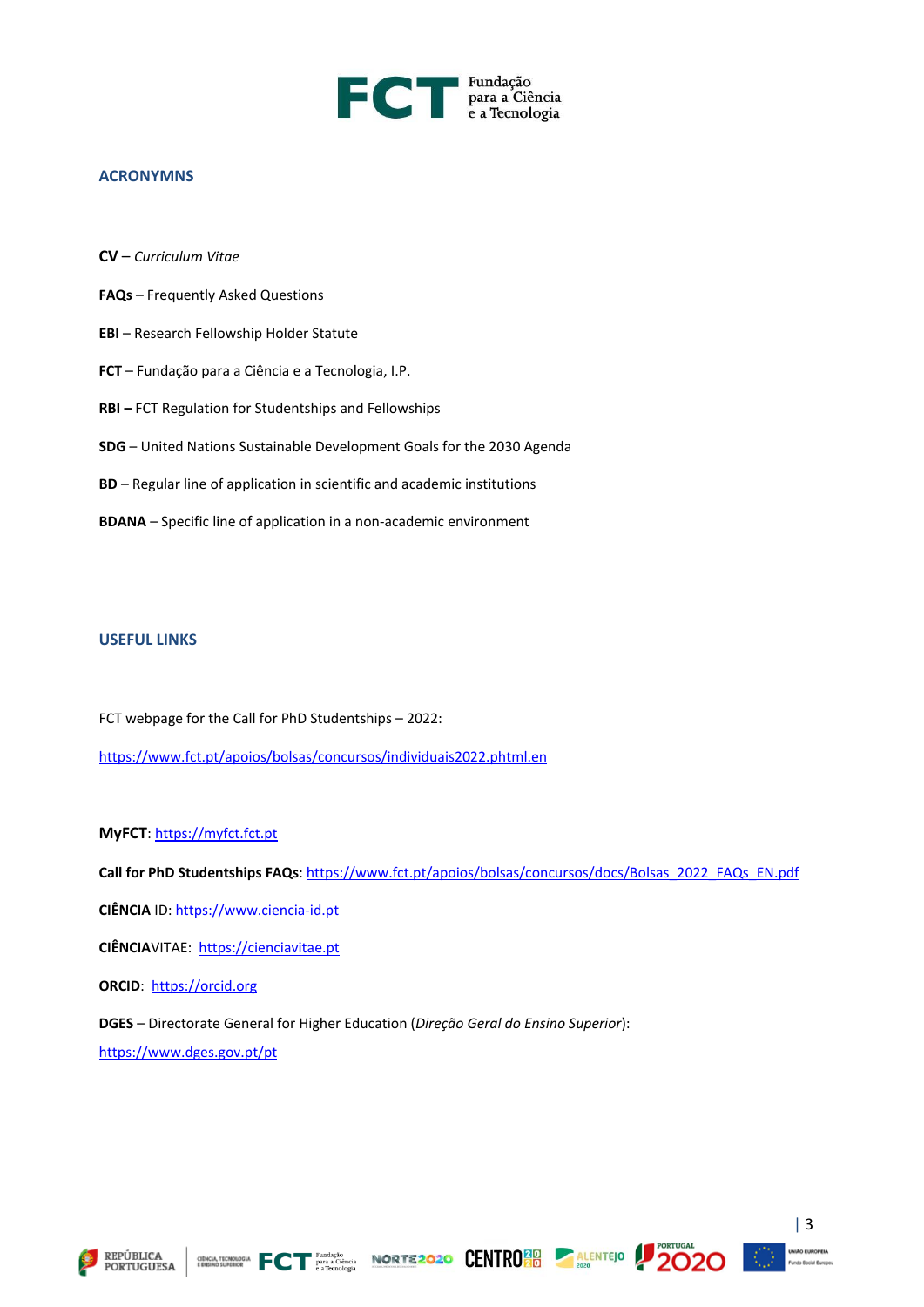

#### <span id="page-4-0"></span>**1. INTRODUCTION**

The Application Guide is a document that intends to assist the applicants in submitting their applications for the Call for PhD Studentships – 2022.

**This guide does not replace or override the information specified in the Research Fellowship Holder Statute (EBI), in the FCT Regulation for Research Studentships and Fellowships (RBI) or in the Notice of the Call and respective Annex I (Evaluation Guide); therefore, it is recommended to read these documents carefully.**

#### <span id="page-4-1"></span>**2. BEFORE SUBMITTING YOUR APPLICATION**

#### <span id="page-4-2"></span>**2.1 Who can apply?**

All individuals who satisfy the requirements specified in the FCT Regulation for Research Studentships and Fellowships (RBI), in the Research Fellowship Holder Statute (EBI) and in the Notice of the Call may apply to the 2022 Call for PhD Studentships. Therefore, before you start to prepare your application, read these documents and the Evaluation Guide (Annex I of the Notice of the Call) carefully. FCT also recommends the reading of the **CIÊNCIA**VITAE Guide, the documents *What is New* and FAQs, available at the FCT webpage and at the MyFCT platform.

**It should be noted that, applicants who hold a doctoral degree will not be eligible, nor those who have benefited from a PhD studentship directly financed by FCT, regardless of its duration.**

#### <span id="page-4-3"></span>**2.2 Registration on the FCT Information System – MyFCT**

MyFCT portal was designed to support the cycle of funding in all its stages: application, evaluation, granting and management of funding in a single information system, where the application will be submitted.

Registration on FCT Information System (MyFCT) is initially made through **CIÊNCIA** ID platform, where you will be assigned a unique identifier and authenticator – **CIÊNCIA** ID. With a single ID account, applicants and supervisors have access to the platforms of curricular and application management, **CIÊNCIA**VITAE and **MyFCT**, respectively.

#### <span id="page-4-4"></span>**2.3 Curricular management platform – CIÊNCIA**VITAE

Applicants may only use the curricular management platform **CIÊNCIA**VITAE. This platform produces a unique CV that may be used nationally or internationally.

To create a CV in **CIÊNCIA**VITAE platform you need to have a **CIÊNCIA** ID unique identifier. If you still do not have a **CIÊNCIA** ID identifier, you may register at: [https://www.ciencia-id.pt/CienciaID/HomePage.aspx.](https://www.ciencia-id.pt/CienciaID/HomePage.aspx)

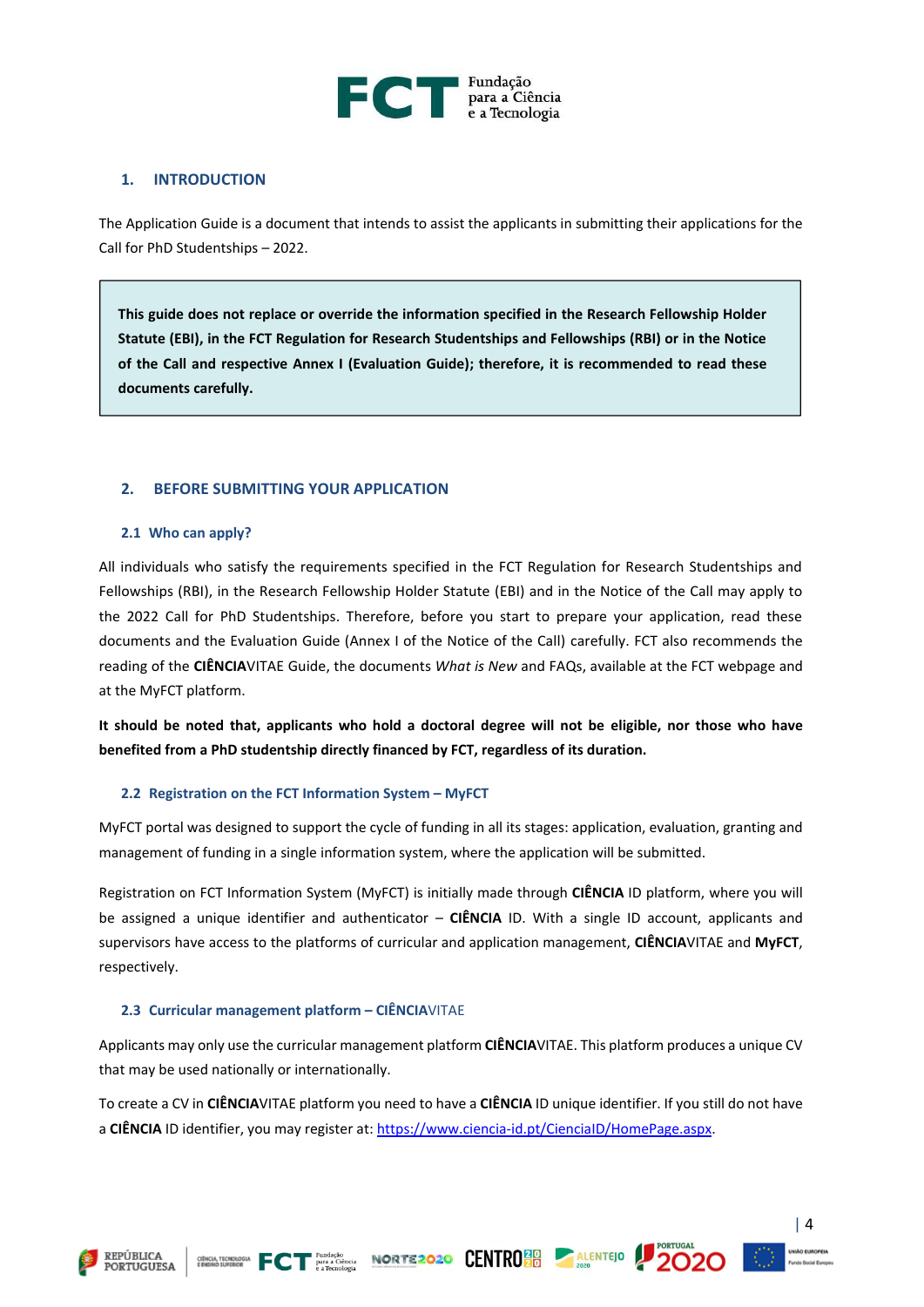

After this first registration, you may then create your CV in the **CIÊNCIA**VITAE platform, available at: [https://www.cienciavitae.pt/.](https://www.cienciavitae.pt/)

At the platform webpage you may find useful information for the creation and management of your CV, namely, the user manual and frequently asked questions (FAQs). **CIÊNCIA**VITAE has a helpdesk to answer questions available through the address: [info@cienciavitae.pt.](mailto:info@cienciavitae.pt) More details on how to complete your **CIÊNCIA**VITAE CV are presented in point 3.6 of this guide.

#### <span id="page-5-0"></span>**2.4 Unique researcher ORCID ID record**

This registration is **optional** for applicants and supervisors.

In case you would like to create an ORCID identifier, you will have to register as a new user at [https://orcid.org/register.](https://orcid.org/register) An ORCID identification number will be assigned to you. This number appears on the left-hand side of the screen under your name. It consists of 16 digits in four groups of four, e.g., [http://orcid.org/xxxx-xxxx-xxxx-xxxx.](http://orcid.org/xxxx-xxxx-xxxx-xxxx)

If you intend to associate your ORCID identifier in your personal data of MyFCT you should fill in the information on the menu "Profile> ORCID".



Allow access to ORCID ID

 $\overbrace{\text{EWHM}}^{\text{CHMOLA, TECMOLOGLA}}_{\text{EWHMON}}$ 

Using the unique identifier **neither dispenses nor substitutes the analysis** of the **applicant and supervisors' CVs** by the evaluation panel. Any elements present in ORCID not mentioned in the submitted CVs **will not be considered**.

NORTE2020 CENTRO<sup>20</sup> ALENTEJO



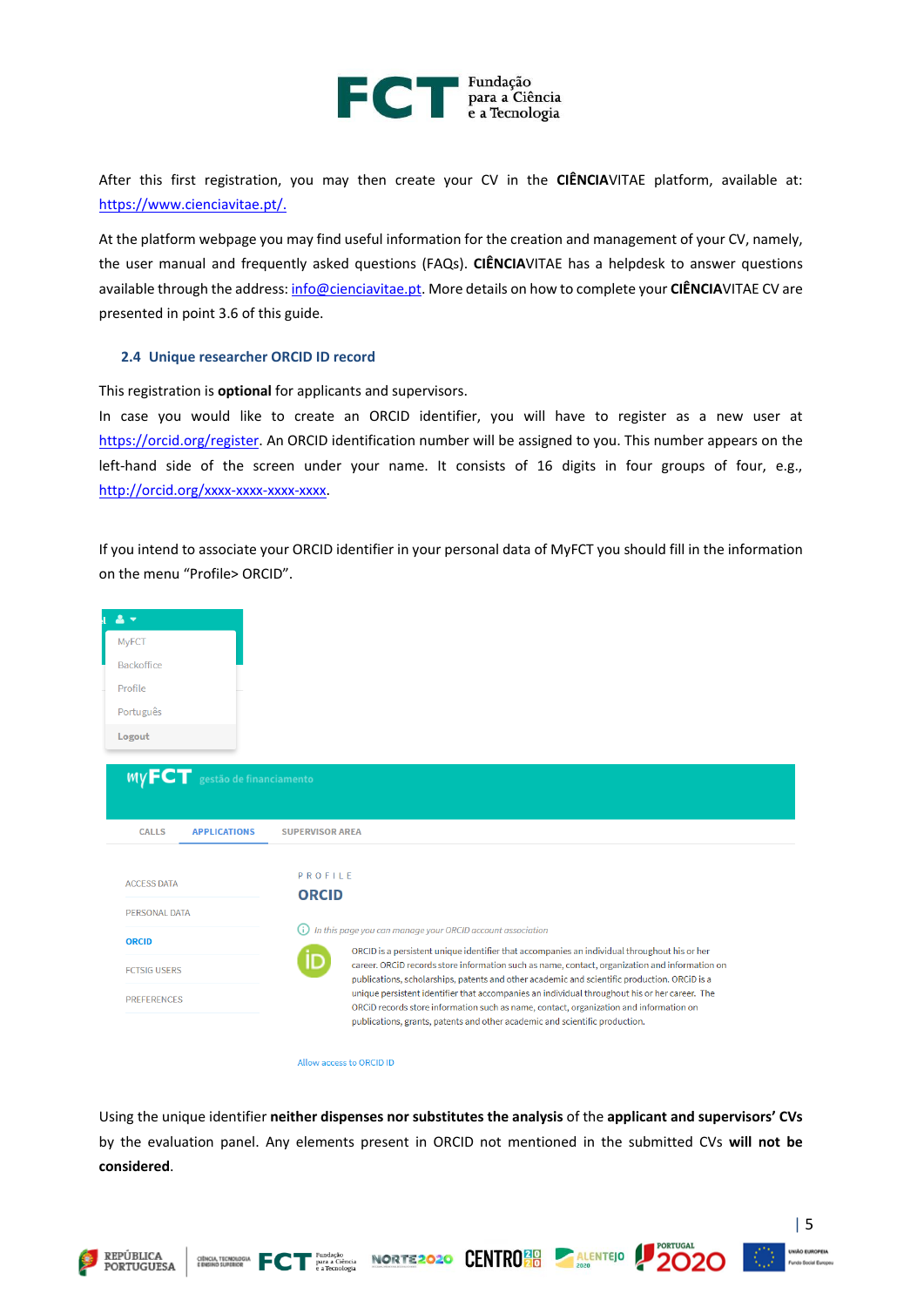

The information made available in the ORCID ID will only be visible if the **"Public" profile** option is selected. The ORCID profile will not be "frozen" when the application is submitted but will rather be the one that is available at whichever time the evaluators access it.

<span id="page-6-0"></span>**It is possible to submit the application** even if the ORCID section is in a "**Not Filled in**" status.

#### **2.5 Application platform**

Access to the application platform is made using **CIÊNCIA** ID unique identifier on the MyFCT portal: [https://myfct.fct.pt/.](https://myfct.fct.pt/) For a better user experience in MyFCT, FCT recommends the preferred use of **Chrome** or **Firefox** browsers.

In MyFCT you will have access to:

- i. Main page, specific for each application line: application line **in scientific and academic institutions** (**regular** line of application) and application line in a **non-academic environment** (**specific** line of application);
- ii. Applicant's area, linked to the application form, with information about the call deadline and specific links to each application line:

a) **2022 Call for PhD Studentships – [Regular line in scientific and academic institutions](https://myfct.fct.pt/CallDetail.aspx?CallId=18)** and

b) **2022 Call for PhD Studentships – [Specific line for applications in a non-academic environment](https://myfct.fct.pt/CallDetail.aspx?CallId=17)**

- iii. Applicant's area and the respective area for the supervising team;
- iv. Notifications (list of messages indicated in the top right menu "bell" icon on the left side of the user's name);
- v. In MyFCT you will also have access to submitted or draft applications related to previous calls, when applicable.

#### <span id="page-6-1"></span>**2.6 Application Form**

To access the application form, it is necessary to select the specific link – **[2022 Call for PhD Studentships](https://myfct.fct.pt/MyFCT/CallDetail.aspx?CallId=18) – [Regular line in scientific and academic institutions](https://myfct.fct.pt/MyFCT/CallDetail.aspx?CallId=18)** – and **[2022 Call for PhD Studentships](https://myfct.fct.pt/MyFCT/CallDetail.aspx?CallId=17) – Specific line for [applications in a non-academic environment](https://myfct.fct.pt/MyFCT/CallDetail.aspx?CallId=17)** – and click on the button "**Start application**". A reference will be automatically generated and will be used as the unique identification of the application until the end of the call, with the following initial acronyms **BD** or **BDANA**, depending on whether it is, respectively, an application for a PhD studentship in scientific and academic institutions or an application in a **N**on-**A**cademic environment. In this call, you can only register and submit **a single application, regardless of the chosen application line**. However, **even after being submitted, this application may be re-edited and submitted again**, **within the deadline indicated for the submission of applications** (see point 2.6.2 of this Guide).







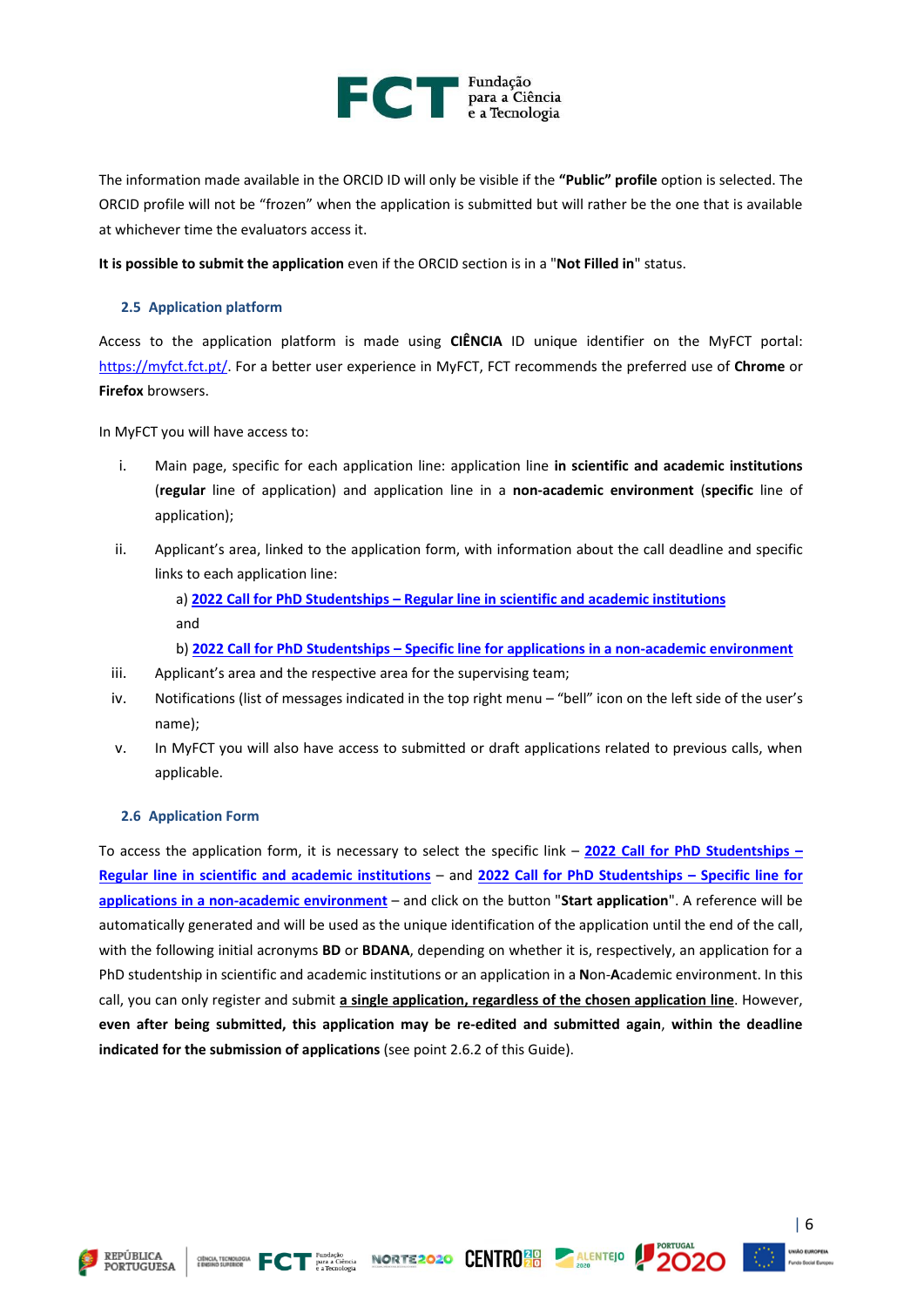

The form is filled in directly in the platform, and it is always available to view or edit; for that, you just need to click on the application reference, selecting the respective option.

| 2022.00141.BDANA V       |                    |  |
|--------------------------|--------------------|--|
|                          | <b>C</b> View      |  |
|                          | $\mathcal{A}$ Fdit |  |
| $\overline{\phantom{a}}$ | <b>3</b> Remove    |  |
|                          |                    |  |

#### <span id="page-7-0"></span>**2.6.1 Structure of the Form**

The form is organized in such a way that its content provides relevant information to the evaluators, being composed of the following sections:

- 1. Personal Data
- 2. Application Data
- 3. Work Plan
- 4. Hosting Conditions
- 5. Validate and Submit

In point 3 of this Guide is specified the necessary content and information in each section of the application form.

In addition to the fields for filling in with your proposal information, you have also available the global view of the form, available through the "**Overview**" button (available in the upper right corner of the form), and the **validation area** that allows the identification and correction of errors related to the process of filling in and submitting the application form.

#### <span id="page-7-1"></span>**2.6.2 Application Form Submission**

During the period of applications' submission you may validate, submit, and edit again your application, as much as necessary. In this case, if you intend to modify a submitted application, you should click on "**Modify**", as indicated in the figure. When you decide to **modify your application, it will return to** *Draft* **and you will have to validate and repeat the submission** before the established deadline to submit applications. **Different versions of the application will not be recorded**.



#### <span id="page-7-2"></span>**2.6.3 Specific Features of the Form: Word Limit, Optional and Public Information Fields**

Some fields of the form have a limited number of words. If you exceed the number of words specified for each specific field, it will not be possible to submit the application. Text-limited fields have a counter to help you control the words filled in.

Optional fields are duly identified on the form; FCT strongly recommends the filling in of those fields which have the label "Whenever applicable". Please note that, when you start filling in any optional section (e.g., "Previous Fellowships"), the respective subfields will be mandatory.

The fields of the application form that will be made public when the results are published are identified in the "**Overview"** of the application with the caption "Public Information", determining that all candidates on the same panel will have access to the information included in these fields.

CRISE TECHNOLOGIC FOR PUBLIC CONTROLLER CONTROLLER CONTROLLER CONTROLLER



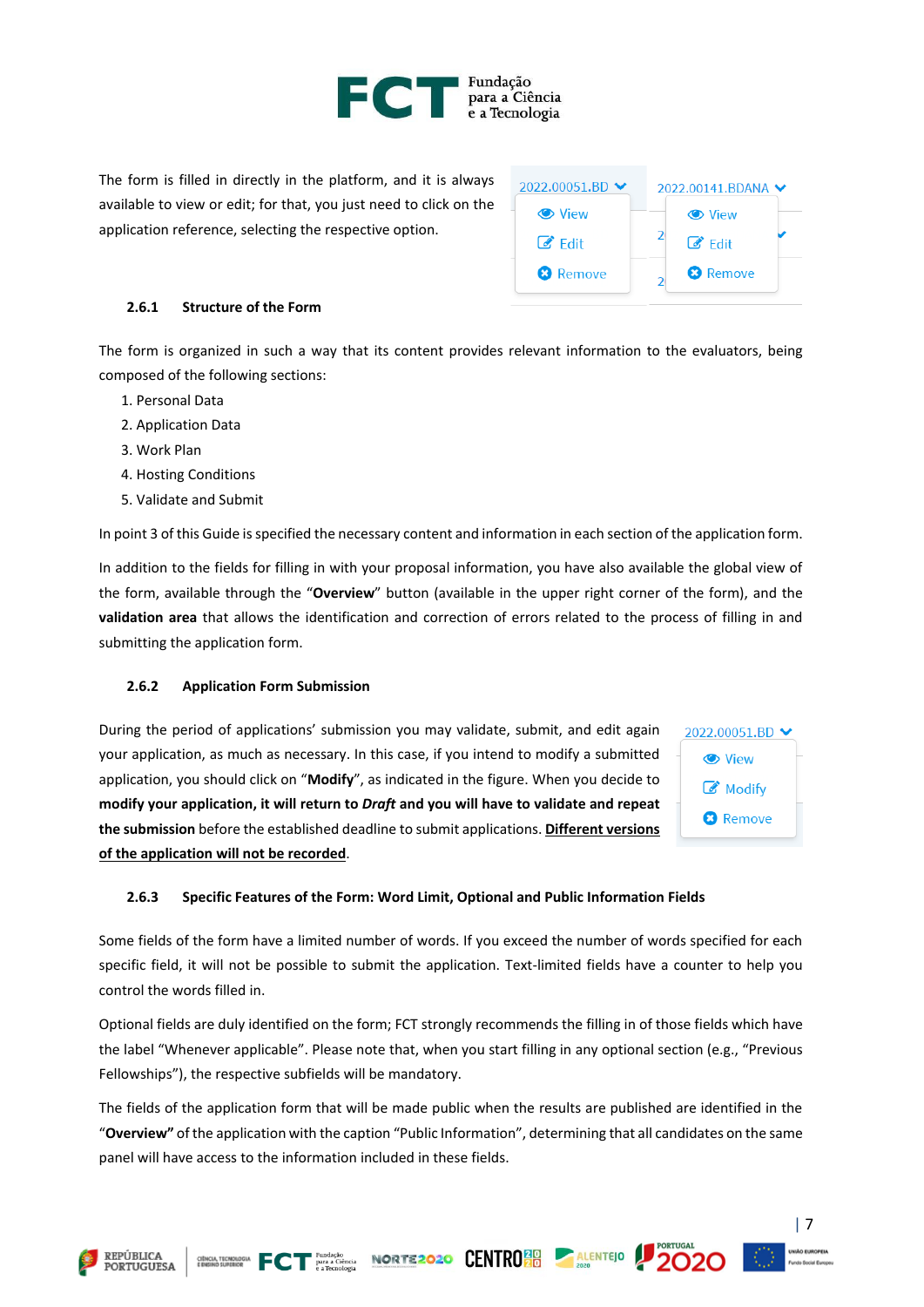

#### <span id="page-8-0"></span>**2.7 General Recommendations**

FCT suggests that you follow the following recommendations when preparing your application:

- **Plan and complete the application process as early as possible**, in order to ensure that you will have time to obtain support from FCT, if necessary;
- Carefully read the **recommendations** provided in this **Guide**, in the **Notice of the Call**, **Evaluation Guide (Annex I of the Notice of the Call)**, **FAQs** and on the **form** itself. Most questions are answered in these documents; therefore, we **recommend that you read them carefully before contacting FCT**;
- You should not assume that the form and the rules for submission are the same as for previous calls. Some changes have been introduced in the 2022 Call (please check the document "What is new");
- **Validate the form frequently** to detect eventual errors of filling in;
- Verify and confirm the appearance of the text filled in, checking if it corresponds to the one you wish to submit;
- Preferably, fill in the fields of each section in a sequential manner;
- In order to search for the desired option in the form fields with drop list, you can write a keyword so that all options containing that word are listed. If none of the results correspond to you were searching for, you can add a new entry by clicking on "Create new"/"Add institution" in the fields with these options;
- Use a software able to combine several PDF files into a single one, in case you need to upload several documents in a field that allows a single file upload;
- Preferably, assign self-explanatory names to the uploaded files (such as *Timeline*), avoiding generic names (do not use accents, commas, cedillas, spaces or other special characters);
- Avoid submitting your application close to the deadline established for the submission of applications;
- In case you submit an application and later decide to modify it, **please guarantee that you submit it again before de the deadline** established for the submission of applications;
- Complete and update your **CV in the CIÊNCIA**VITAE **curriculum management platform**. **This is the information that will be considered for the purposes of evaluation** and must therefore present all scientific productions and activities **duly referenced and identified**, with as much information as possible. For example, the authorship of publications should mention the complete list of authors, in the correct order; papers should include the respective DOI, whenever applicable, as patents should also indicate the respective reference; in case you have held research fellowships, you should also mention the respective duration, reference, funding institution, under penalty of not being considered. The same principles should be adopted by supervisors when filling in their CVs;
- **If the applicant or the supervisor update their CVs on the CIÊNCIA**VITAE **platform**, during the application submission period, **and intend to see those changes reproduced in the application, they must reassociate their CVs with the application**;
- Know the evaluation criteria and sub-criteria presented in the Evaluation Guide (Annex I of the Notice of the Call);









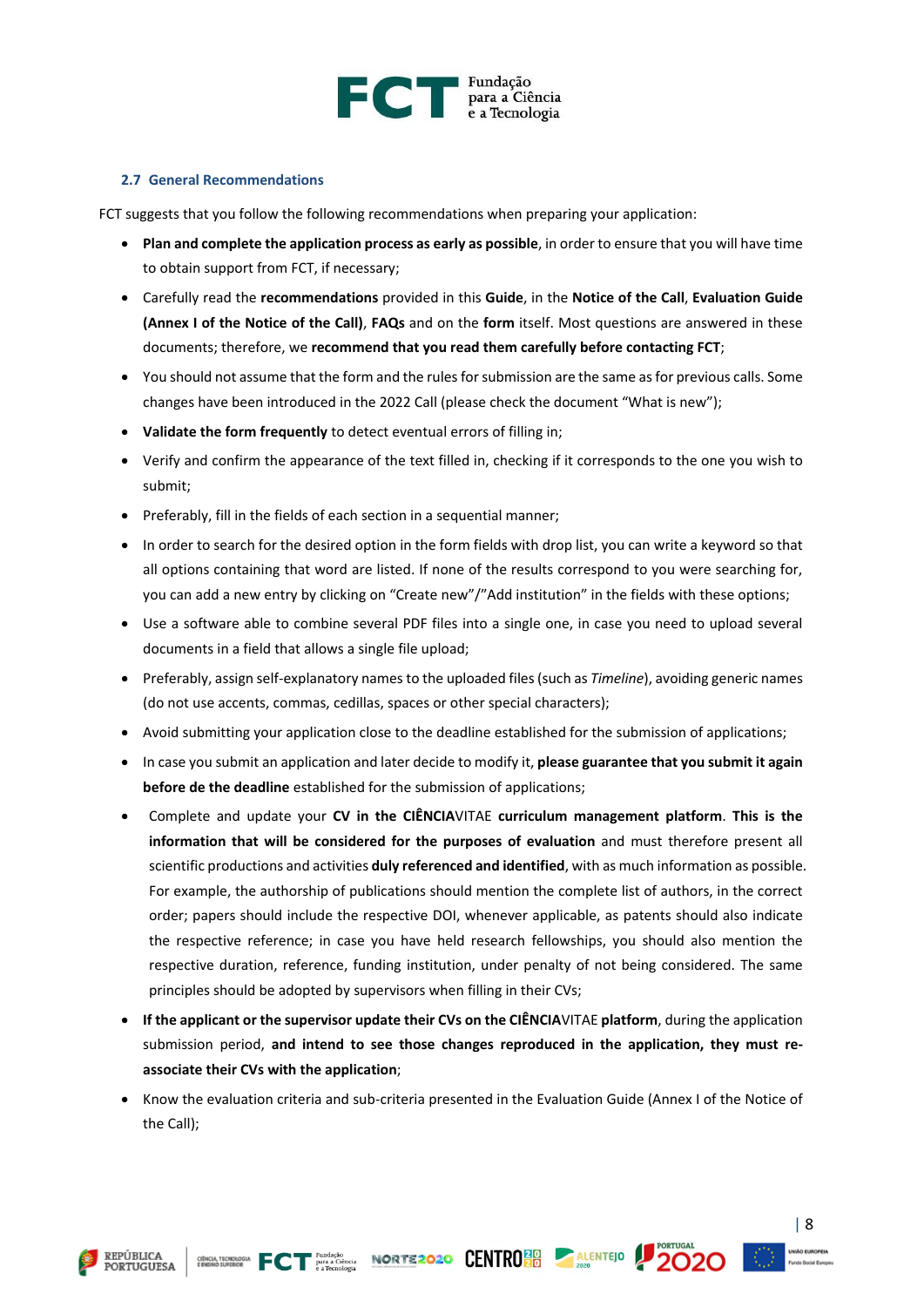

- Before submitting your application, read again all fields of the form and review all the attached documents, to confirm that all information included is in accordance with what was intended, also enabling the identification and correction of possible lapses, for example, the submission of a wrong document and/or duplication of the same document in more than one form field;
- Careful, clear and objective writing of the application is recommended, with special attention to sentence construction and unnecessary redundancies, in order to optimize the use of space in each field; it is also recommended to perform a spelling and grammar review prior to submission.

#### <span id="page-9-0"></span>**2.8 Admissibility requirements**

The requirements for admission to the competition are established in its Notice of the Call (point 4.2), noting that it is mandatory, **under penalty of non-admission of the application**, to:

- a) Associate your updated *curriculum vitae* (CV), with the respective curricular elements, in the **CIÊNCIA**VITAE platform;
- b) To write a **synopsis of the CV**, clearly and succinctly identifying the most relevant elements of your academic and professional career, such as academic and complementary training, scientific publications, communications at conferences, participation and organization of events, awards, professional and civic activities and other situations considered relevant for the CV assessment;
- c) Present a **detailed description of your work plan** for the research activities to be developed (the academic component of a doctoral programme is not considered part of the work plan);
- d) Ensure that **all members of the supervising team confirm their association** to the application and submit the respective *curricula*. Supervisors may submit their CV through **CIÊNCIA**VITAE platform or through the upload of a **PDF file**;
- e) To indicate, at least, **one host institution**;
- f) To specify, **at least, one non-academic host institution**, and to associate **one member of the supervising team integrated in the non-academic host institution (minimum),** under the terms foreseen in d); applicable for applications submitted to the specific application line in a non-academic environment;
- g) Present a **motivation letter**, in the respective field of the form, explaining the reasons for the application, in which the applicant presents her/his scientific and/or professional career and how it fits the proposed work plan, if applicable. In the letter of motivation, the applicant should also explain the reasons of her/his choice regarding the selected most representative document or achievement;
- h) **Submit the most representative document** of her/his scientific/professional path, written in Portuguese or English, as explained in point 3.11;
- i) Submit **2 recommendation letters**, open or closed, clearly identifying the respective issuers, written in Portuguese or in English. These letters must be signed, refer to this call and include the context of the academic and/or professional relationship of the applicant with the referee, for example, referring to the maturity and adequacy of applicant's profile to the proposed work plan, therefore recommendation letters should not be mere supervision acceptance letters. Applicants should clearly transmit these general indications to their referees, highlighting the importance of including the above-mentioned





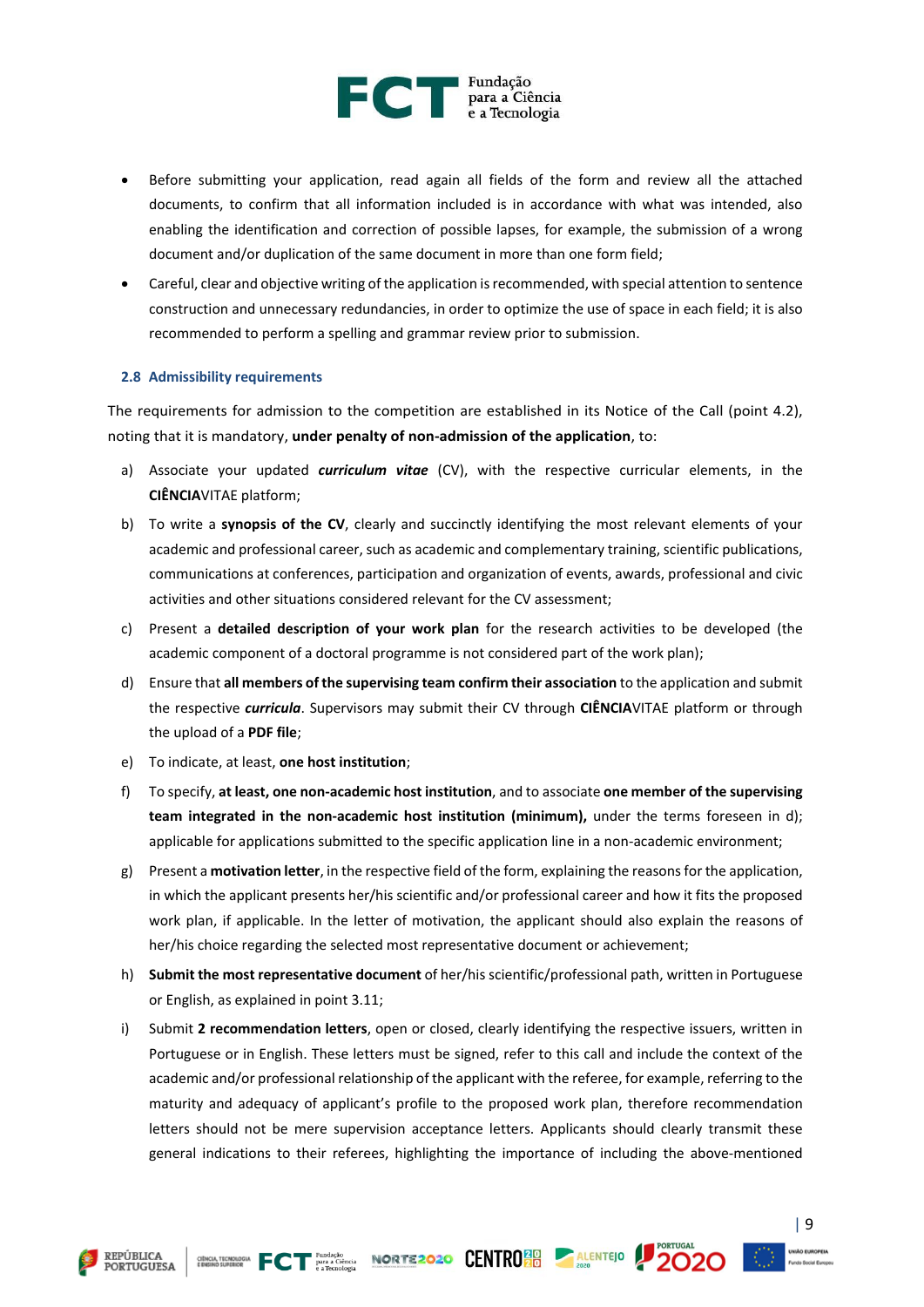

points in the letter. Recommendation letters beyond the defined number (two) will not be considered for evaluation purposes;

- **j) Present the timeline** of the workplan, indicating the main tasks and milestones to be achieved;
- k) Write the application, and all of its related documents, including the *curriculum vitae*, recommendation letters, most representative document, motivation and support letters in **Portuguese** or **English**. This is also applicable to the documents presented by the supervisors associated to the application, namely the respective *curricula*. Documents presented in a language other than those indicated **will not be considered** for evaluation purposes.

Regarding the documents mentioned above, those under the following or similar circumstances will be considered invalid: i) submitted in a corrupted file, ii) blank file, iii) the same file is submitted twice (letters of recommendation field, for example). **The application will not be admitted if any of the mandatory submission documents is considered invalid**.

#### <span id="page-10-0"></span>**2.9 How to address questions to FCT**

We recommend that, before contacting FCT, you should carefully read all the documents related to the Call, including the list o[f FAQs,](https://www.fct.pt/apoios/bolsas/concursos/docs/Bolsas_2022_FAQs_EN.pdf) available at the FCT website.

Questions related to the application, application form or its filling in should be sent to FCT through the following email address [info.bolsas@fct.pt,](mailto:info.bolsas@fct.pt) referring to "Concurso Bolsas 2022"/"2022 Studentships Call" in the message subject. In case you have already started your application, you should also mention its reference, indicating in the subject of the email: "Concurso Bolsas 2022/2022 Studentships Call – 2022.XXXXX.BD/BDANA".

**FCT cannot guarantee a timely answer to requests of clarification addressed within to 2 working days before the application submission deadline.**

#### <span id="page-10-1"></span>**3. PROPOSAL PREPARATION**

Before starting to fill in the application form, you must choose the application line in which your proposal fits: **specific line of application line in a non-academic environment** or **regular line of application in scientific and academic institutions**. After making this decision, which directly depends on the selection of the type of host institutions and associated supervisors (non-academic *versus* scientific/academic), but also on the work plan you intend to develop, you must click on the respective MyFCT link, in accordance with points 2.5 and 2.6 of this Guide.

To help you in the preparation of your proposal, a detailed description of the application form is presented, indicating the relevant information that should be included in each field and what are its conditions.







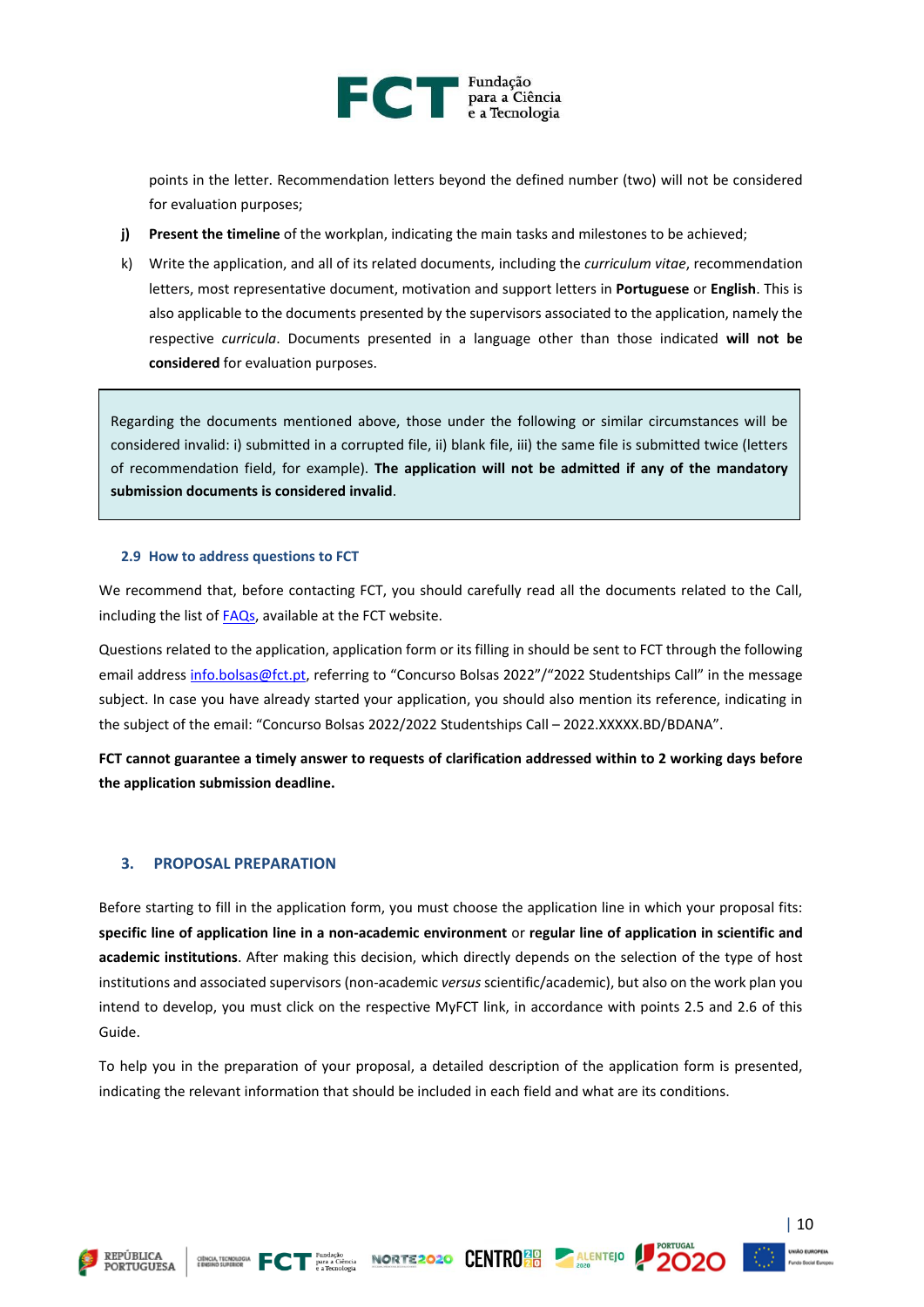

#### <span id="page-11-0"></span>**3.1 Personal Data**

Applicants and supervisors' personal data shown in the form are directly imported from the **CIÊNCIA** ID account. In case the information displayed in this page is inaccurate of incomplete, you should update it directly in the **CIÊNCIA** ID platform.

Additionally, in the **CIÊNCIA**VITAE platform you should also fill in the fields related to your personal data. These data may be available, or not, in the PDF version of your CV that will be associated to your application, depending on your choice to make your personal data public or semi-public to the FCT.

#### <span id="page-11-1"></span>**3.2 Academic Degrees**

To be eligible in the call, it is a determining condition that you do not hold a PhD degree. Therefore, applicants must mandatorily sign, under honour, the checkbox "I declare not to hold a doctoral degree".

The submission of degree certificates is not a mandatory admissibility requirement; its presentation may only occur upon granting the studentship. Nevertheless, the presentation of the **degree certificates in the application form** is determinant for evaluation purposes, namely, to **calculate the score of A1**, a sub-criterion of the Merit of the Applicant. Similarly, in case of academic degrees obtained abroad, only degrees with the respective records of recognition/equivalence and conversion to the Portuguese grading scale will be considered to calculate the score of A1 sub-criterion.

For the use of the scores indicated in Table 1 of the Notice of the Call, it is **mandatory** to submit the **academic degree certificates**, in the **application form**, indicating the final grade and, when applicable, the respective **records of recognition/equivalence and conversion to the Portuguese grading scale**. Without the presentation of these documents sub-criterion **A1 will be scored 0 (A1=0)**.

#### <span id="page-11-2"></span>**3.2.1 Academic Degrees Obtained in Portugal**

In case of academic degrees obtained in Portugal, according to the respective situation, applicants must comply with the following:

- For post-Bologna academic degrees, applicants should specify the grades obtained in the  $1^{st}$  and/or  $2^{nd}$ study cycles, as well as the corresponding ECTS;
- In case of integrated master degrees, for whom the institutions do not provide separate grades for the  $1^{st}$ and 2<sup>nd</sup> cycles of study, it should be submitted the final academic degree detailing the final grade of both cycles, as well as the total number of ECTS;
- For pre-Bologna academic degrees, applicants should indicate the grade obtained for the graduate and/or master degrees, respectively.

For each of your academic degrees, you should click on the "Add Academic Degree" button, then select the respective option from the drop list and fill in the respective mandatory fields and repeat this action in case you wish to add one more academic degree.







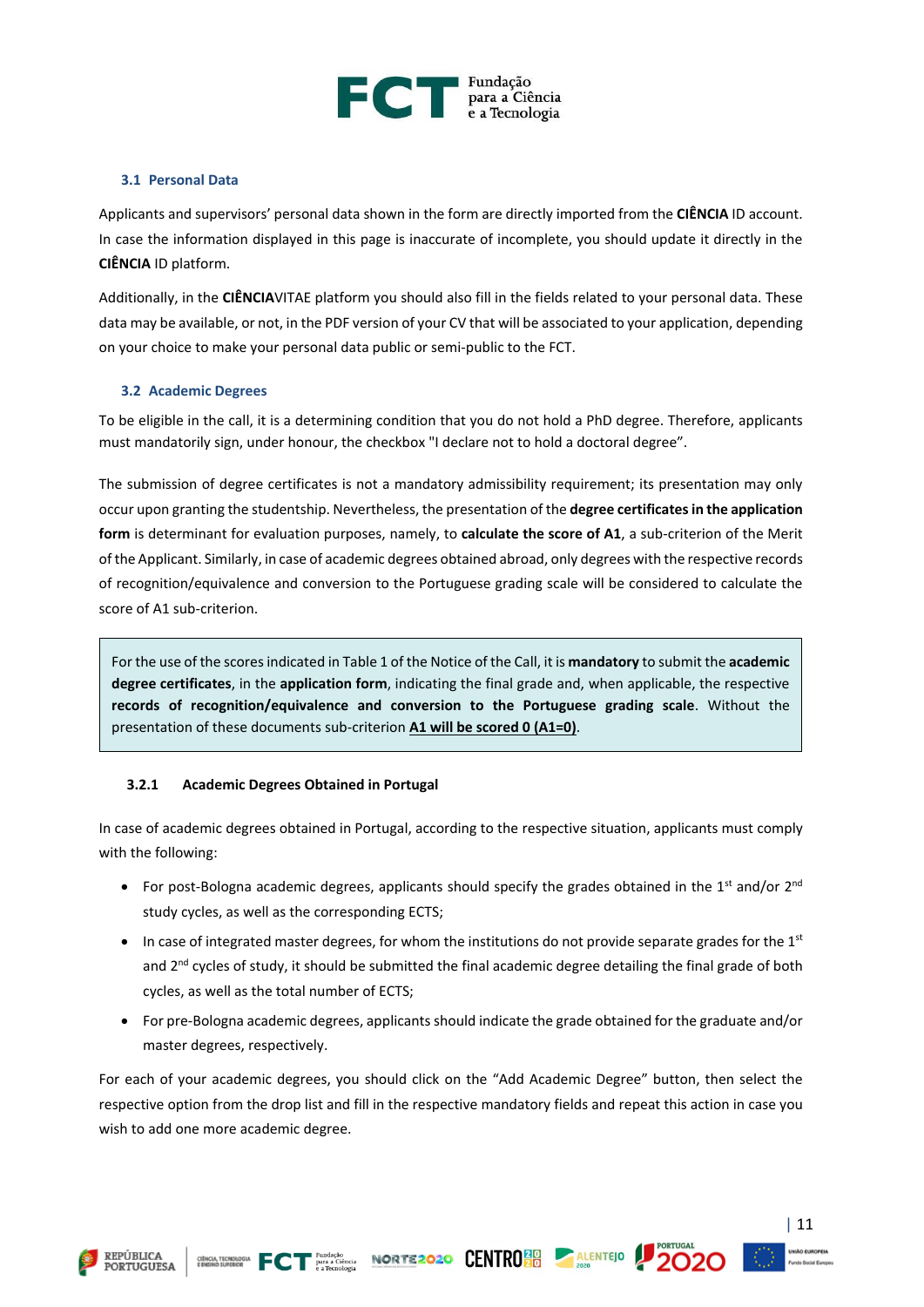

In case your academic degree is not included in the drop list, please select the option that most approximately corresponds to it and use the "Degree Designation" field for a more detailed description.

#### <span id="page-12-0"></span>**3.2.2 Academic Degrees Obtained Abroad**

To comply with the foreseen applicable Portuguese legislation regarding the recognition of foreign qualifications, all the rights inherent to academic degrees granted by foreign higher education institutions is duly recognised to the holders of these degrees. This recognition is subject to the presentation of the **academic degrees'recognition and conversion of the final grade to the Portuguese grading scale**, requested to the Dean of a public Portuguese University, the Head of a Public Polytechnic Institute or the Director-General for Higher Education; or by the presentation of the **recognition/equivalence**, registered by a public higher education institution.

The legal regime applicable to the recognition procedures is approved by the Decree-Law no. 66/2018, of 16 August, if requested after 1 January 2019. According to this decree-law, there are three types of recognition in Portugal: automatic recognition, level recognition and specific recognition. For requests submitted before 1 January 2019, the applicable legal procedure is ratified by Decree-Law 341/2007, of 12 October, and regulated by Decree no. 227/2017, of 25 July, or, alternatively, for equivalence processes, the request is governed by the Decree-Law no. 283/83, of 21 June.

For further information, we recommend you to visit the website of the Directorate General for Higher Education (*Direção-Geral do Ensino Superior*, DGES): [https://www.dges.gov.pt/en.](https://www.dges.gov.pt/en)

Applicants with foreign academic degrees should:

- Select the country where the degree was obtained;
- Indicate the academic degree granting institution;
- Indicate the year of conclusion of the degree;
- Select the type of recognition in the drop list;
- Indicate the original final grade of that degree;
- Specify the grade converted to the Portuguese grading scale, in case your degree has been converted by a public Portuguese Higher Education Institution or by DGES;
- Upload the recognition/equivalence of the degree and the conversion of the final grade to the Portuguese grading scale issued by a public Portuguese Higher Education Institution or by DGES. In case of specific recognition, whenever possible, the legal document of degree recognition should be accompanied by the corresponding Jury Report appointed for the act.

We again highlight that the submission of both the recognition of academic degrees and the respective final grade conversion **is mandatory for the calculation of the sub-criterion A1 and the respective scores application indicated in Table 1** of the Notice of the Call.

In case the applicant presents only the record of recognition/equivalence of the degree obtained abroad, without the grade conversion to the Portuguese grading scale, it will not be possible to calculate sub-criterion A1.







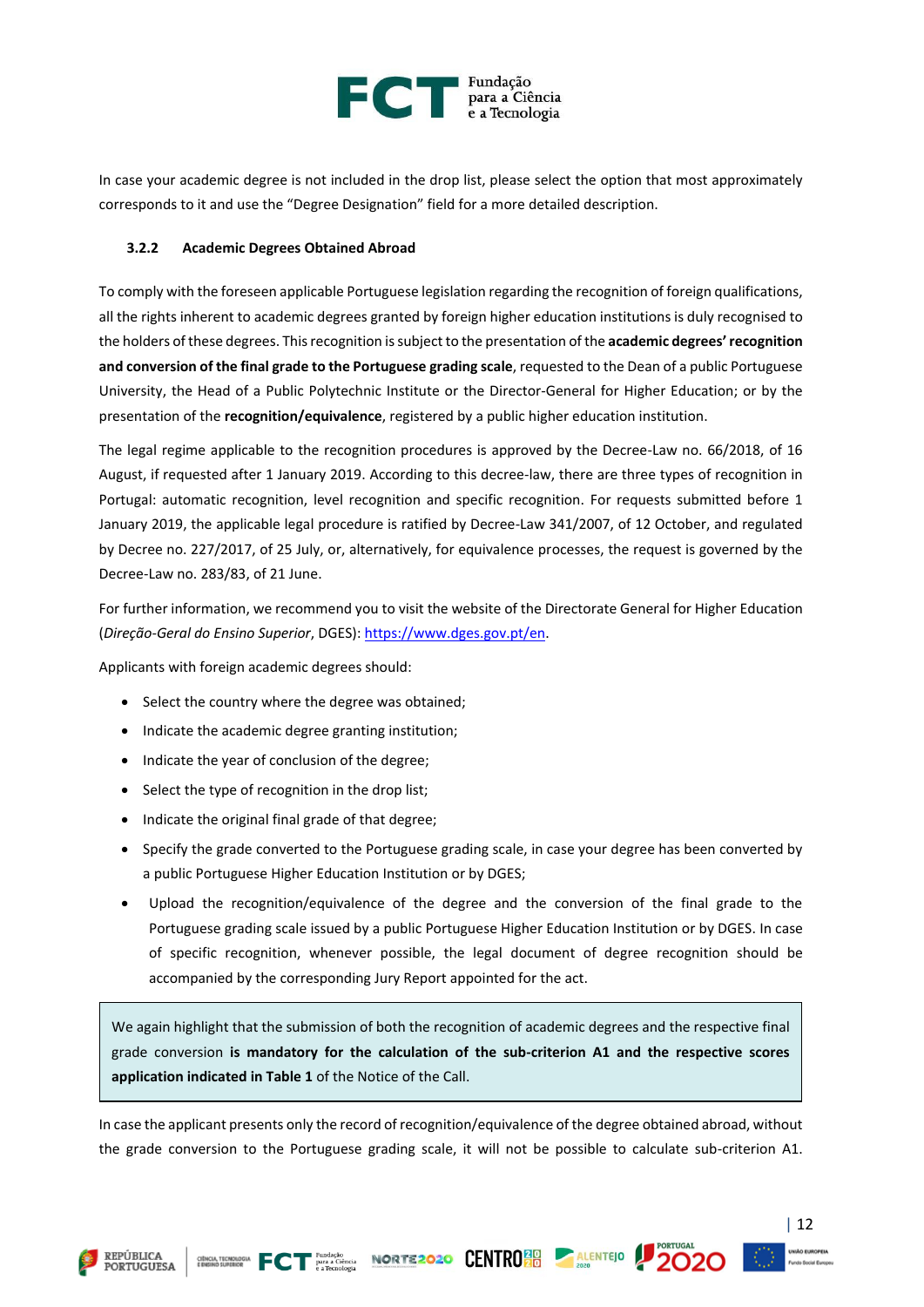

Nevertheless, the record of recognition/equivalence of the degree may be considered within the scope of subcriterion A2 (Personal curriculum) evaluation.

#### <span id="page-13-0"></span>**3.2.3 Annexes Submission (Submit whenever applicable)**

Applicants should submit the certificates corresponding to each indicated degree, also indicating the grade for each subject, whenever possible (max. PDF file size 4 MB). In case the degree certificate and the certificate of the grade obtained in all curricular units are independent documents, please combine both documents into a single PDF file and upload it into the field "Attachments".

You can also submit the **diploma supplement** and your **percentile**; despite optional, the upload of both documents is recommended.

The **diploma annex** is a diploma's supplementary document containing detailed information concerning the training carried out, the number of ECTS, results obtained and the characteristics of the education institution, from an international mobility perspective; we recommend the submission of this document.

The **percentile** in the concluded degree is a document that allocates the grade obtained by a student within the total of grades awarded in the year in which the student obtained the degree, at the same education institution and for the same course.

FCT recommends that you submit all the documents you have regarding the conclusion of your academic degrees, including, for example, the respective diploma supplements and Jury Reports, in case of specific degree recognition. All the documentation necessary for application evaluation should be uploaded within the appropriate fields of the application form; FCT will not accept any paper or emailed documents.

Other postgraduate training, not leading to an academic degree, may also be indicated in the "Academic degrees" field, although the submission of the respective certificates is not mandatory for evaluation purposes.

#### <span id="page-13-1"></span>**3.3 Disability degree**

The option "No disability" appears as a default in this field, applicable to candidates without disability; in this case it is not necessary to submit any document. In case of disability, equal to or above 60% and under 90%, or above 90%, you should select the corresponding option in the drop list and upload the respective document (max. PDF file size 1 MB). The *Atestado Médico de Incapacidade Multiuso* is the accepted document to attest the applicant's disability. In compliance with the applicable legislation, no other document to certify disability will be accepted, including medical certificates, issued by any other entity that does not have the multipurpose (*multiuso*) valence. Whenever, under the terms of the applicable legislation, the *Atestado Médico de Incapacidade Multiuso* is only valid when accompanied by proof of request for a new medical board, the respective request must also be included in the same PDF.

#### <span id="page-13-2"></span>**3.4 Previous Fellowships**

**REPÚBLICA PORTUGUESA** 

The field "Previous Fellowships" should be filled in whenever applicable, *i.e.*, whenever you have benefited from a research fellowship, regardless the funding entity.

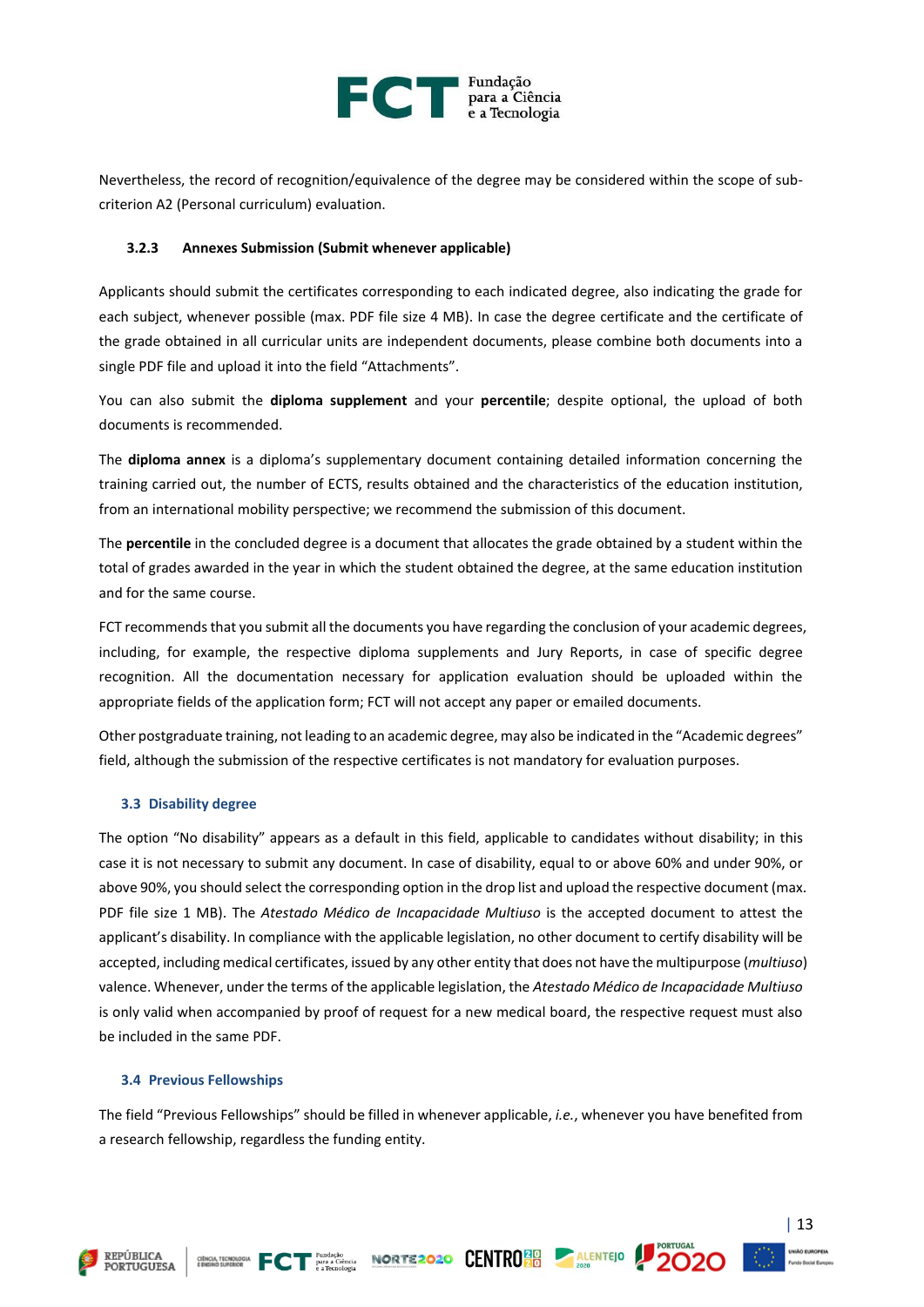

To specify the fellowships that you have held previously, you should "Add Fellowship" and fill in the fields regarding the year of conclusion, reference, duration, affiliation and funding institutions; from the moment you start filling in this section, all of itsfields become mandatory. Applicants should only declare fellowships for which they are beneficiaries and under which they have signed an individual contract with the funding institution. This concept does not include participation in projects financed by grants awarded to third parties.

On this section, the candidate will also have to declare, under honour, that he/she has not benefited from any doctoral or doctoral studentship in companies directly financed by FCT, regardless of its duration, by mandatorily marking the respective checkbox.

#### <span id="page-14-0"></span>**3.5 Professional Activity**

Studentship holders are obliged to exclusive dedication, in accordance with the terms established in the Research Fellowship Holder Statute (EBI).

If you wish to maintain a professional activity compatible with the studentship under the terms of Art. 5 of the EBI, you need to indicate the following **mandatory information**:

- Specify the activity to be carried out, indicating the institution, nature of the labour relationship, function/role and number of weekly hours;
- Attach a document provided by the institution where you will carry out the activity, indicating the information mentioned in the previous bullet point. If it is impossible to obtain the abovementioned document, this may be substituted by an affidavit indicating the activity, labour relationship, function/role and number of weekly hours (max. PDF file size 4 MB).
- Fill in all the fields related to the professional activity before the association of your supervisor.

In this case, your supervisor must, in her/his personal area, indicate if the declared activity(ies) is/are feasible or not feasible together with the proposed work plan, and justify her/his answer. Whenever the applicant declares that he/she wishes to maintain a professional activity and changes this information, after the supervisor has answered to the feasibility question, a notification will be sent to the supervisor; however, it is not necessary for the supervisor to comment again if he/she intends to keep the information previously stated. This action is not required for co-supervisors.

The completion of this field, as well as the supervisor' opinion on the feasibility of the work plan, does not invalidate the need for information update and additional clarifications in the contracting stage, in case of granting the studentship.





$$
\begin{array}{cc}\n\text{G}_0 \\
\text{Ciência} \\
\text{molovia}\n\end{array}\n\begin{array}{c}\n\text{NORTE}2020 \\
\text{NORTE}202\n\end{array}
$$



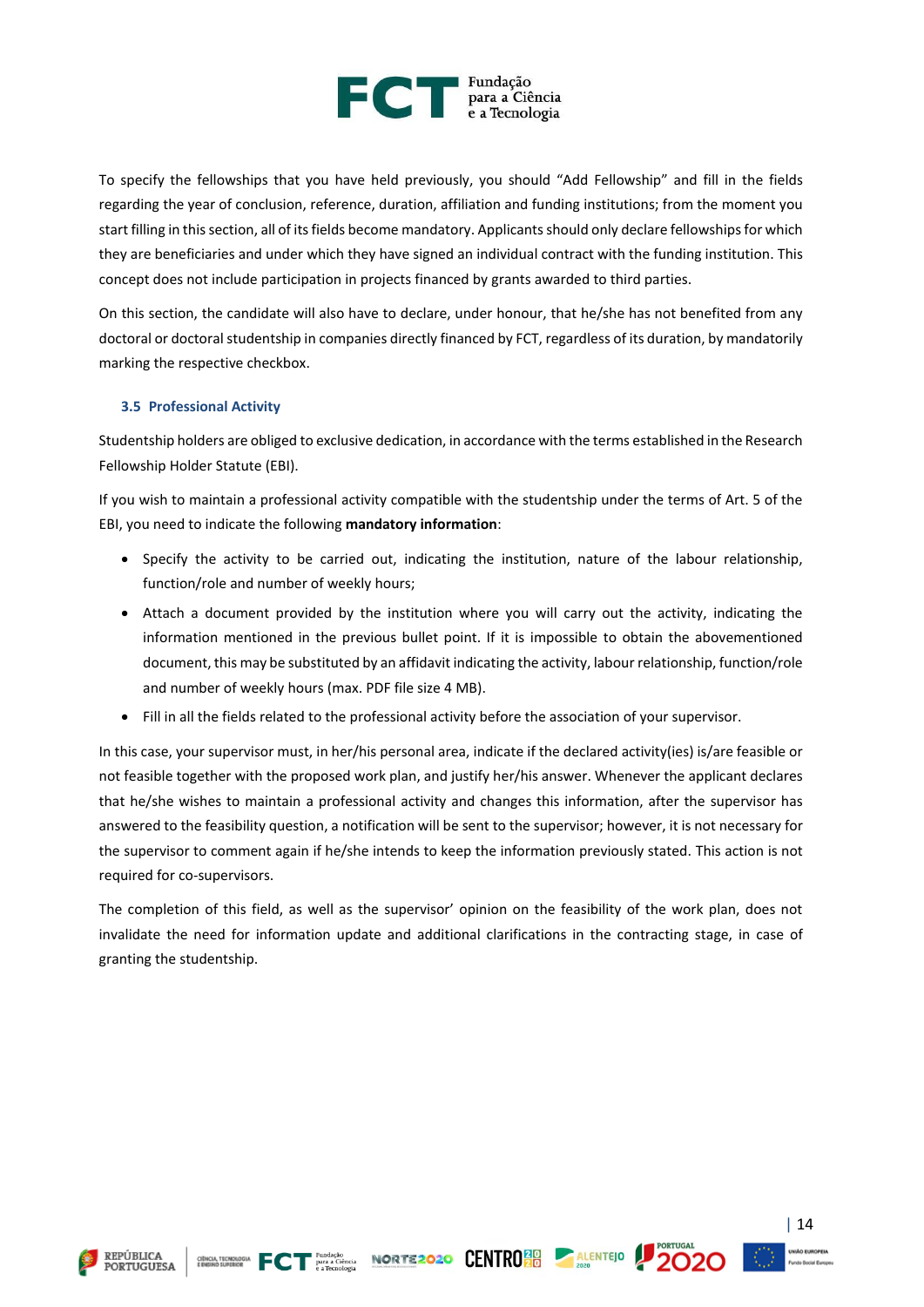

#### <span id="page-15-0"></span>*3.6 Curriculum Vitae*

The *curriculum vitae* to be associated with the application is the CV imported from the **CIÊNCIA**VITAE curricular management platform, which must be in Portuguese or English<sup>1</sup>. Applicants are not allowed to use CVs from other platforms or in PDF format.

To use the **CIÊNCIA**VITAE *curriculum* applicants and supervisors need to:

- **Grant access to FCT**;
- **Verify all the levels of access in each field you wish to be available** for evaluation;
- Check all the levels of access of fields containing personal data that you wish to share.

When you create your *curriculum vitae* in the **CIÊNCIA**VITAE platform, please make sure that your access level is defined as "**Public**" or "**Semi-Public**". Only then will your curricular data, namely education, affiliation, outputs, etc., become accessible to FCT. In case you select the "Private" mode, it will not be possible to access your data. In the scope of the application, it **is mandatory to grant access to FCT** in order to access your **CIÊNCIA**VITAE information.

The *curriculum vitae* will be available after clicking on "Obtain CV (CienciaVitae)". The link for the PDF version of your CV will then be available in the application platform, followed by the date and hour of association. Any change in the **CIÊNCIA**VITAE curriculum after the date and time of association will only be considered if you remove the CV (click on "**Remove**") and make a **new association** by clicking on "Get CV from **CIÊNCIA**VITAE" again. It is suggested that you verify that the associated CV is the most up-to-date version.

Of note, you should consult which specific subset of the information recorded in your CV **CIÊNCIA**VITAE that FCT will access, for each field of the CV, in the Excel file provided in the **CIÊNCIA**[VITAE Guide to FCT calls on the MyFCT](https://www.fct.pt/documentos/cienciavitae/CIENCIAVITAE_Guide_to_FCT_calls_on_the_MyFCT_platform.pdf)  [platform.](https://www.fct.pt/documentos/cienciavitae/CIENCIAVITAE_Guide_to_FCT_calls_on_the_MyFCT_platform.pdf)

FCT also recommends that you verify that the information on your CV corresponds to what should be reviewed by the evaluation panel, ensuring that the information is as complete and up to date as possible. For example, the list of authors of publications or intellectual property registries must be complete and in the original order, which may include the respective access links, as well as it should indicate your role in congresses, projects, or other activities participation. When referencing scientific articles, the respective DOI must be included, whenever applicable, and in the case of a patent, the respective reference must be indicated. It is recommended to check all items included in the imported version of the **CIÊNCIA**VITAE CV, in particular the information that has been synchronized from other databases.









<sup>1</sup> We clarify that, even if the personal definitions in **CIÊNCIA**VITAE are in Portuguese, the CV imported for the application will have the headings in English, so only the contents of the CV fields depend on the language in which the candidate filled them out.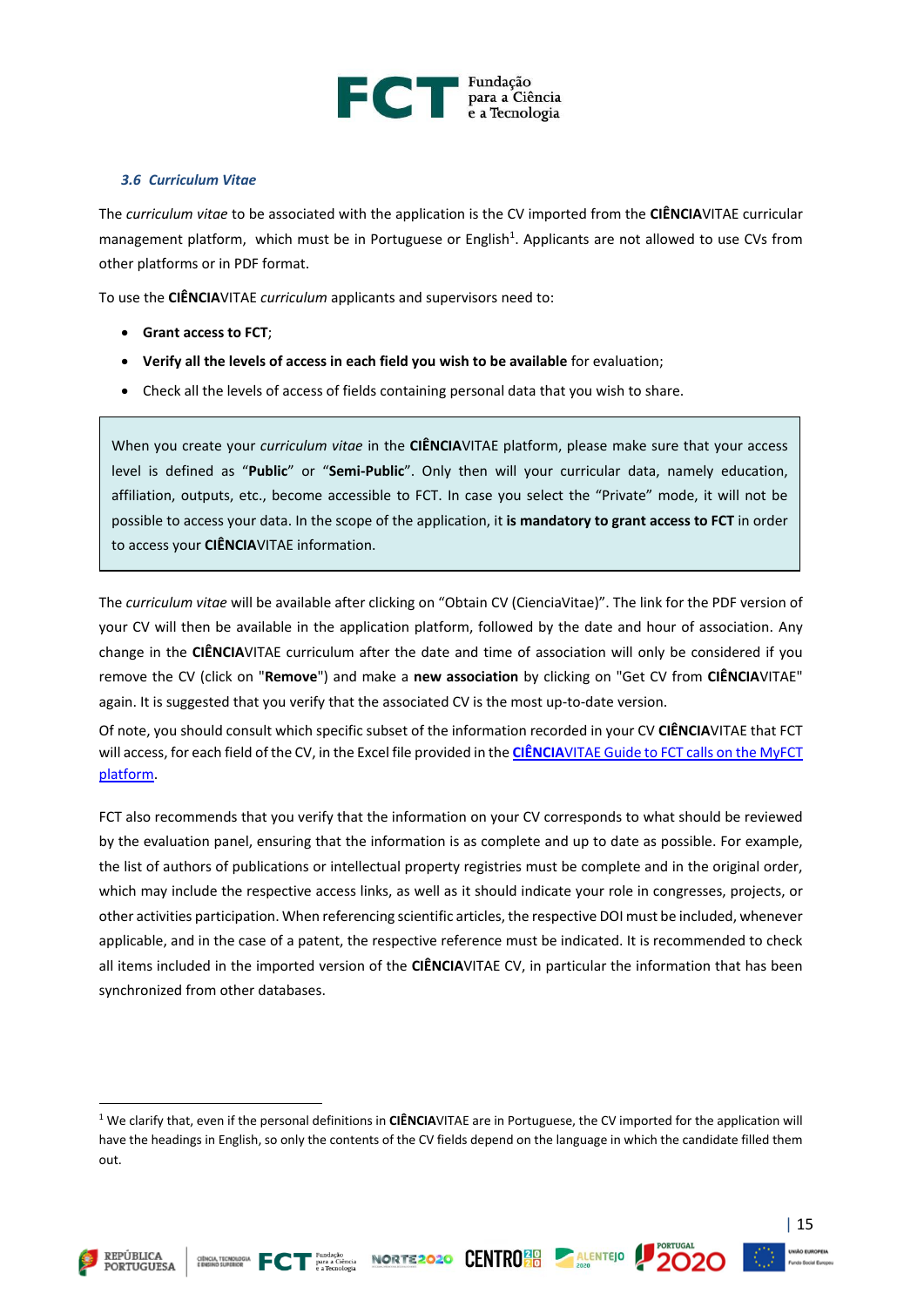

The same rules and recommendations are also applicable to the CVs of the members of the supervising team, and in this context, information on experience in supervising master's, doctoral and post-doctoral researchers, as well as the participation in projects and the role played in them, is equally relevant.

#### <span id="page-16-0"></span>**3.7 CV synopsis (maximum 500 words)**

The **CV Synopsis** is a **mandatory field** in the application form. In this field, applicants must clearly and succinctly identify the most relevant elements of their academic and professional career, such as academic and complementary training, scientific publications, communications at conferences, participation and organization of events, awards, professional and civic activities, and other situations considered relevant for the CV assessment. This information will be analysed by the evaluators in an integrated manner with the **CIÊNCIA**VITAE CV, to better appreciate the applicant's academic, scientific, professional, and civic path. Please note that, filling in this field does not exclude the association of the CV **CIÊNCIA**VITAE.

#### <span id="page-16-1"></span>**3.8 Application Data**

#### <span id="page-16-2"></span>**3.8.1 Application in a non-academic environment (specific line of application)**

As indicated above, to start an application it is necessary to first determine which line you intent to apply for: regular line in scientific and academic institutions or specific line for applications in a non-academic environment. If you select the specific line for applications in a non-academic environment, your proposal will be evaluated by a specific, multidisciplinary evaluation panel. In this case, as in the regular line of applications, you must select the main, secondary and subfield scientific fields, following the recommendations indicated in point 3.8.2.

It should be noted that, if you choose the specific line of applications, you must meet the following admissibility requirements:

i) integrate at least one non-academic institution as a host institution and

ii) associate one member of the supervising team with affiliation in the non-academic host institution (minimum).

Therefore, you must make sure that you cumulatively meet the two requirements before choosing to submit your application in this application line and, consequently, in the respective panel. Applications submitted to this panel cannot be transferred to any other evaluation panel or application line.

#### <span id="page-16-3"></span>**3.8.2 Scientific Field Selection**

In any of the selected application lines, select the **main scientific field**, the **secondary scientific field** and **subfield** that better matches the proposed work plan, according to the scientific fields and respective evaluation panels shown in Annex I of the Notice of the Call (Evaluation Guide). In case none of the listed subfields matches your work plan, you should select the option "… - Other", indicating the most suitable designation in the field that will be made available after selecting this option.

The combination of the main scientific field/secondary field/subfield will determine the evaluation panel where the application will be assessed. Before submitting your application, **you should always confirm that the result** 





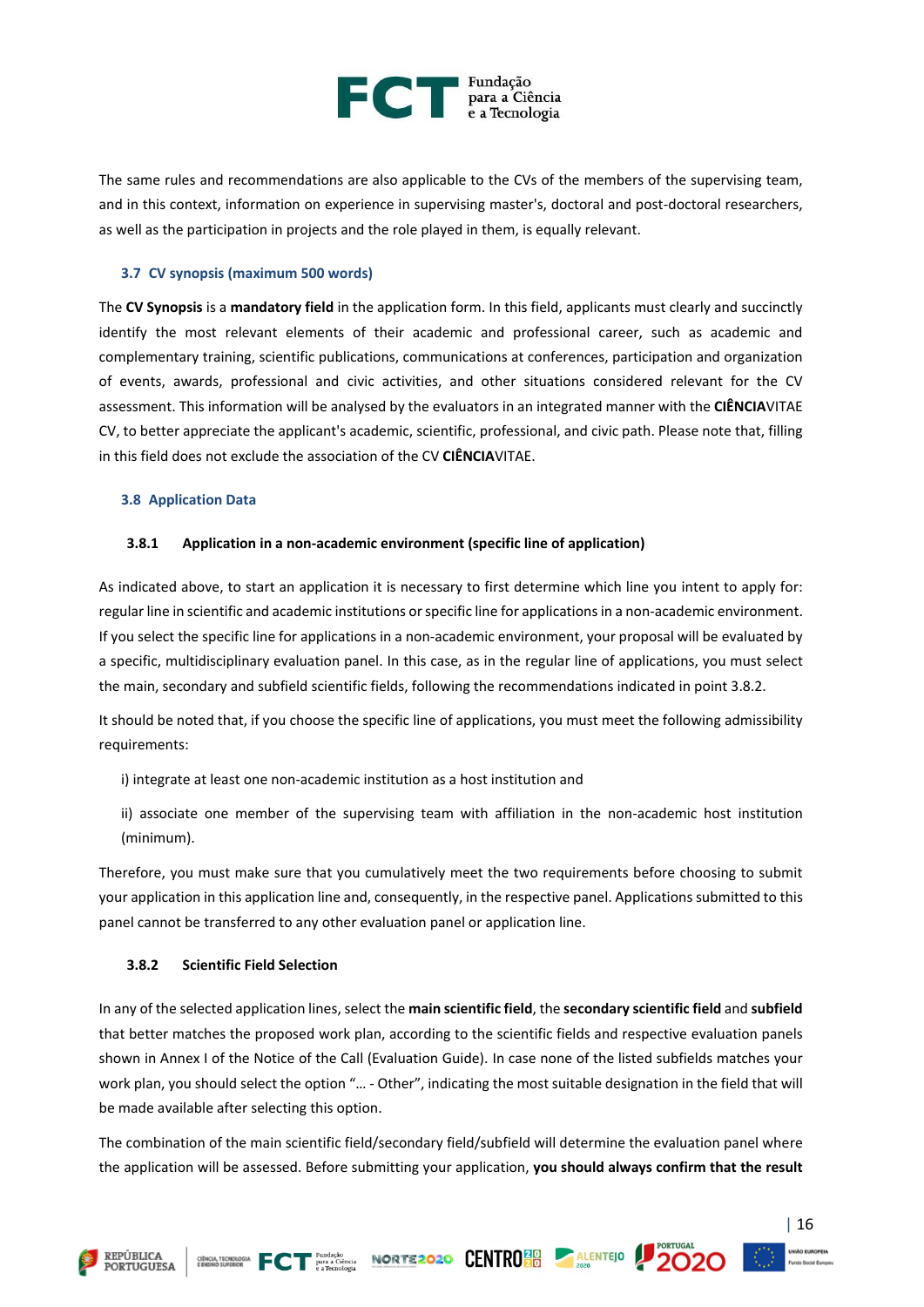

**of this selection corresponds to the panel where you wish to have your application evaluated**. Filling in of these fields should be done sequentially – Main Scientific Field/Secondary Field/Subfield – to reveal the name of the panel in the application form.

Applicant's selected scientific fields and subfield are her/his responsibility and **cannot be changed by the evaluation panel**; therefore, applications cannot be transferred into an alternative panel.

#### <span id="page-17-0"></span>**3.8.3 Designation of Doctoral Programme (maximum 60 words)**

In this field you must indicate the name of the doctoral programme in which you are enrolled or in which you intend to enrol. In case of granting the studentship, the respective proof of enrolment must be submitted during the contracting process. It is suggested that you check the exact name of the doctoral program with the institution where you registered or will register; in this field, the presentation of the doctoral program is not requested, nor the justification of its choice, only its designation.

#### <span id="page-17-1"></span>**3.8.4 Country where the Studentship will be held**

Specify where the studentship will be held – in Portugal, both in Portugal and abroad or abroad, depending on whether the work plan will be carried out entirely, partially or not at all in a national institution, respectively.

In case of studentship held **both in Portugal and abroad**, it is **mandatory** to identify: i) a foreign host institution, ii) associate at least one member of the supervising team affiliated to the foreign host institution indicated, beside the Portuguese institution and supervisor. The lack of indication of a foreign host institution and respective association of at least one supervisor in that institution implies the **conversion of the application to a PhD studentship in Portugal**, being evaluated accordingly.

#### <span id="page-17-2"></span>**3.8.5 Periods of Stay Abroad**

In case of studentships held **both in Portugal and abroad**, the form will only be completed if you add at least one period of stay abroad (at the foreign institution); you should then indicate the starting date and the duration of the stay that, in total, cannot exceed 24 months (according to no. 8 of Article no. 6 of the RBI). You should therefore take this information into account when scheduling/programming your work plan.

#### <span id="page-17-3"></span>**3.8.6 Studentship Abroad**

If you intend to carry out your work plan exclusively **abroad**, when selecting the respective option "Abroad", a specific justification field will appear, where you should clearly explain the reasons for your choice, namely the reason why no national institutions are included.

#### <span id="page-17-4"></span>**3.9 Motivation Letter (maximum 750 words)**

The **motivation letter** is a **mandatory** and fundamental element of the application. It must be written in a specific field of the form; therefore, it is not an additional document to be submitted. In your letter, you must objectively explain the reasons that lead you to apply and consider that you have the adequate conditions to successfully carry out the proposed work plan. You must also mention the reasons for choosing the document or artistic







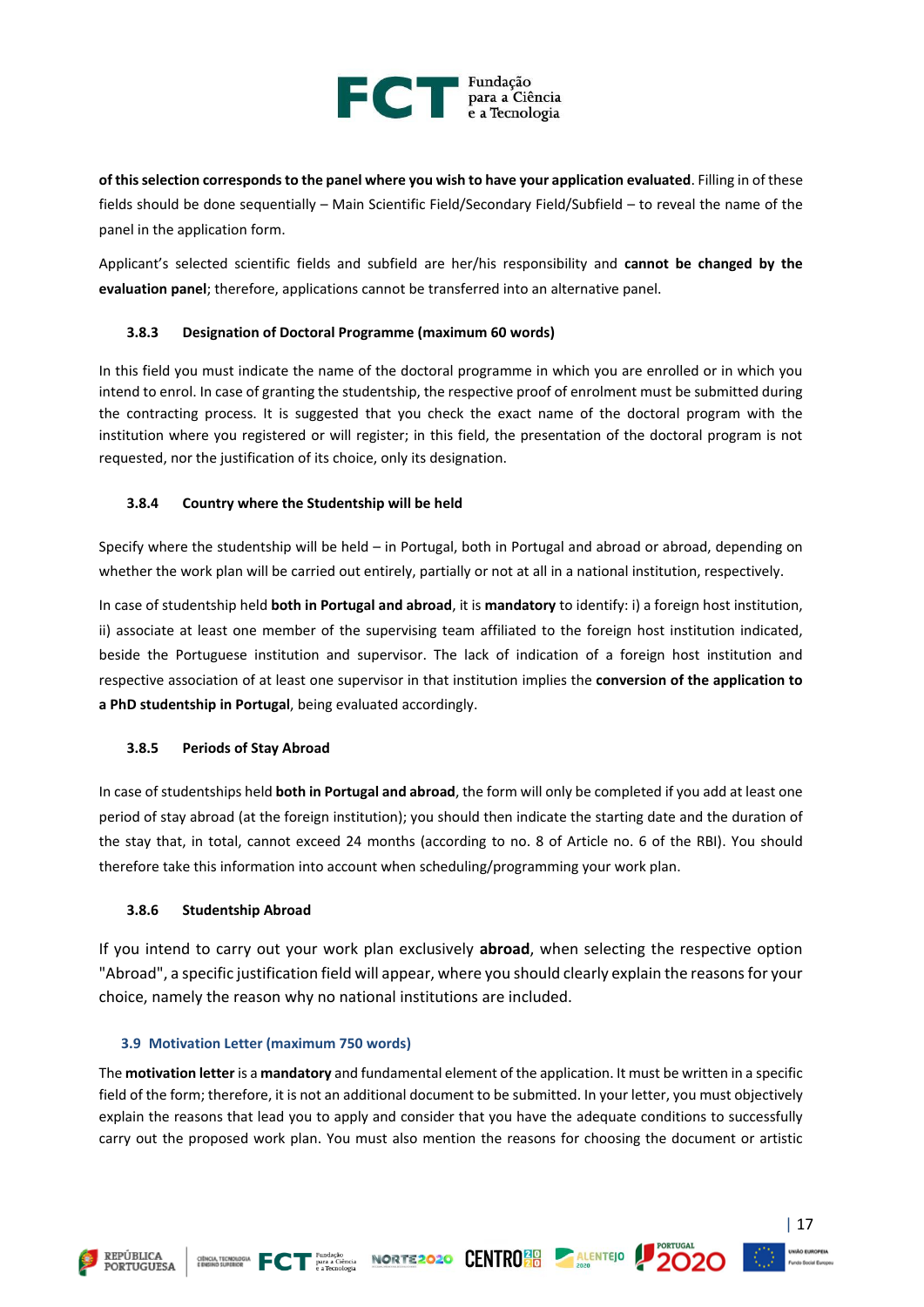

achievement which you considered the most representative or explanatory of your scientific and/or professional career.

#### <span id="page-18-0"></span>**3.10 Recommendation Letters**

The **recommendation letters are mandatory**. **Two distinct recommendation letters** are required, written in Portuguese or English, with clear identification of the respective issuer. These letters should be signed, include the academic and/or professional context relationship of the applicant with the referee, specify that they are related with this specific call and must not be mere supervising acceptance letters. There is no set format for the recommendation letters; the content is up to whoever writes the letters.

In addition to the abovementioned, these letters may include, for example, the reasons that make the issuer able to attest to the applicant's qualities, as well as her/his opinion regarding the scientific maturity and adequacy of the applicant's profile to perform the proposed work plan.

Letters of recommendation beyond the defined number (two) and/or written in a language other than those indicated will not be considered for evaluation purposes. If any of the submitted files contain a compilation of letters of recommendation, only the  $1<sup>st</sup>$  letter presented in the respective file will be evaluated, ignoring the following ones.

The applicant may choose to submit either an "Open" or a "Closed" recommendation letter. In the first case, the letters should be uploaded in the respective field of the form by the applicant. In the latter case, the applicant should provide the name, affiliation institution and email of the referee to whom the letter will be requested, and the FCT's information system will issue the referee. The message sent to the referee will contain all the necessary information for letter submission. When her/his recommendation letter is submitted, an "OK" message will be shown in the summary table of the section "Letters and Other Documents"; until this moment, the respective field (under the "Document" item) will be empty, preventing application submission.

#### <span id="page-18-1"></span>**3.11 Most Representative Document**

Applicants must present a document that they consider to be the most representative of their scientific and professional career path, originally in Portuguese or English, as, for example, a scientific publication, conference communication, panel presentation, scientific report or master's thesis, proof of scientific, professional or civic accomplishment, performance or artistic creation. Within the artistic demonstrations scope, the submission of a portfolio will be accepted, only when properly structured. Qualifications certificates, *Curriculum vitae*, or a document with a summary of the candidate's path should not be submitted in this field, as these will not be considered for evaluation. If a compilation of various documents is submitted in this field (example: article, master's thesis, award, etc.), only the first element presented in the file will be evaluated, ignoring the following ones. It is allowed the submission of PDF, JPEG or PNG format files, up to a maximum size of 12 MB.

It should also be noted that you must clearly and objectively justify the choice of this document in the motivation letter field.











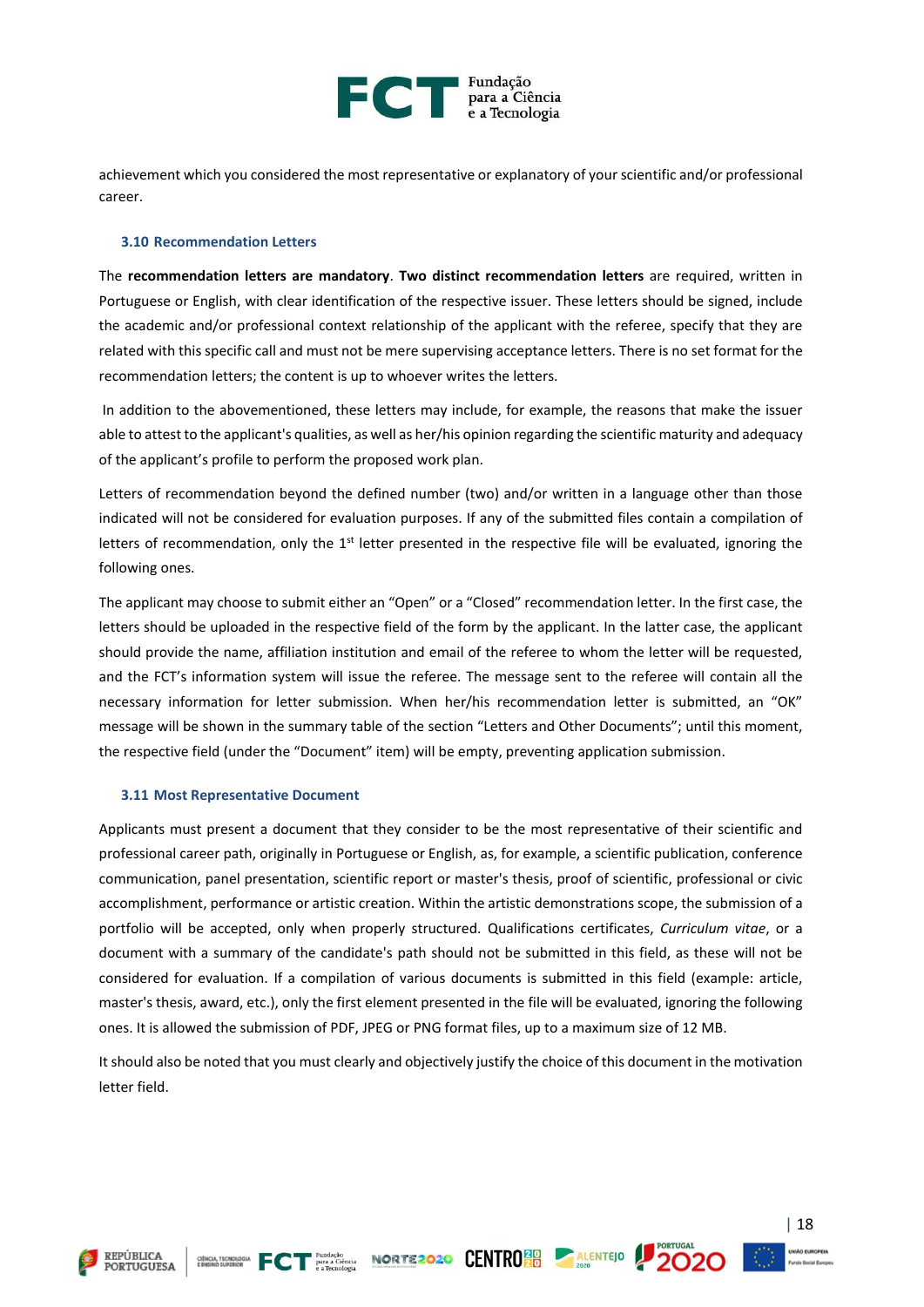

#### <span id="page-19-0"></span>**3.12 Work Plan**

This section of the application form concerns the work plan. It shows the overall vision of the research proposal and provides access to each specific field within the work plan.

#### <span id="page-19-1"></span>**3.12.1 Work Plan Resume**

In this field you should indicate:

- The **title** of the work plan; this should be concise, understandable for anyone with a general scientific background and adequate for public disclosure;
- The **abstract** of the work plan;
- Four to six **keywords** that best describe the work plan;
- The United Nations Sustainable Development Goals (SDG) 2030 Agenda.

<span id="page-19-2"></span>These fields are **mandatory**.

#### **3.12.2 Abstract (maximum 150 words)**

The abstract is a synthesis of the applicant's work plan; it should be clear and well structured, to demonstrate the applicant's ability to summarise and present the object of research, the aims of the project and the main expected contributions of the research work.

#### <span id="page-19-3"></span>**3.12.3 The United Nations Sustainable Development Goals (SDG) – 2030 Agenda**

In the field United Nations Sustainable Development Goals (SDG) you should indicate one, or up to three, of the 17 United Nations SDGs (2030 Agenda).

In the "United Nations Sustainable Development Goals" field you should select one, or up to a maximum of three, of the 17 goals of the United Nations Sustainable Development Agenda, that fit in your work plan. In case any of the goals matches the proposed work plan, you should select the option "No alignment with any of the SDGs". The selected information will only be used for statistical purposes and will not be evaluated, so it is not necessary to justify your choice.

The information regarding the 17 United Nations Sustainable Development Goals is available on the MyFCT platform in the call area and can also be consulted at: [https://sustainabledevelopment.un.org/post2015/transformingourworld.](https://sustainabledevelopment.un.org/post2015/transformingourworld)

#### <span id="page-19-4"></span>**3.12.4 State of the Art (maximum 500 words)**

The state of the art, or **literature review**, brings together, analyses, and discusses published work in the area of the work plan. Its purpose is to provide a theoretical grounding for the object of research, by referring to previous studies, which should be confronted and interrelated, especially if they are contradictory to each other; you should also point out the originality of your proposal.







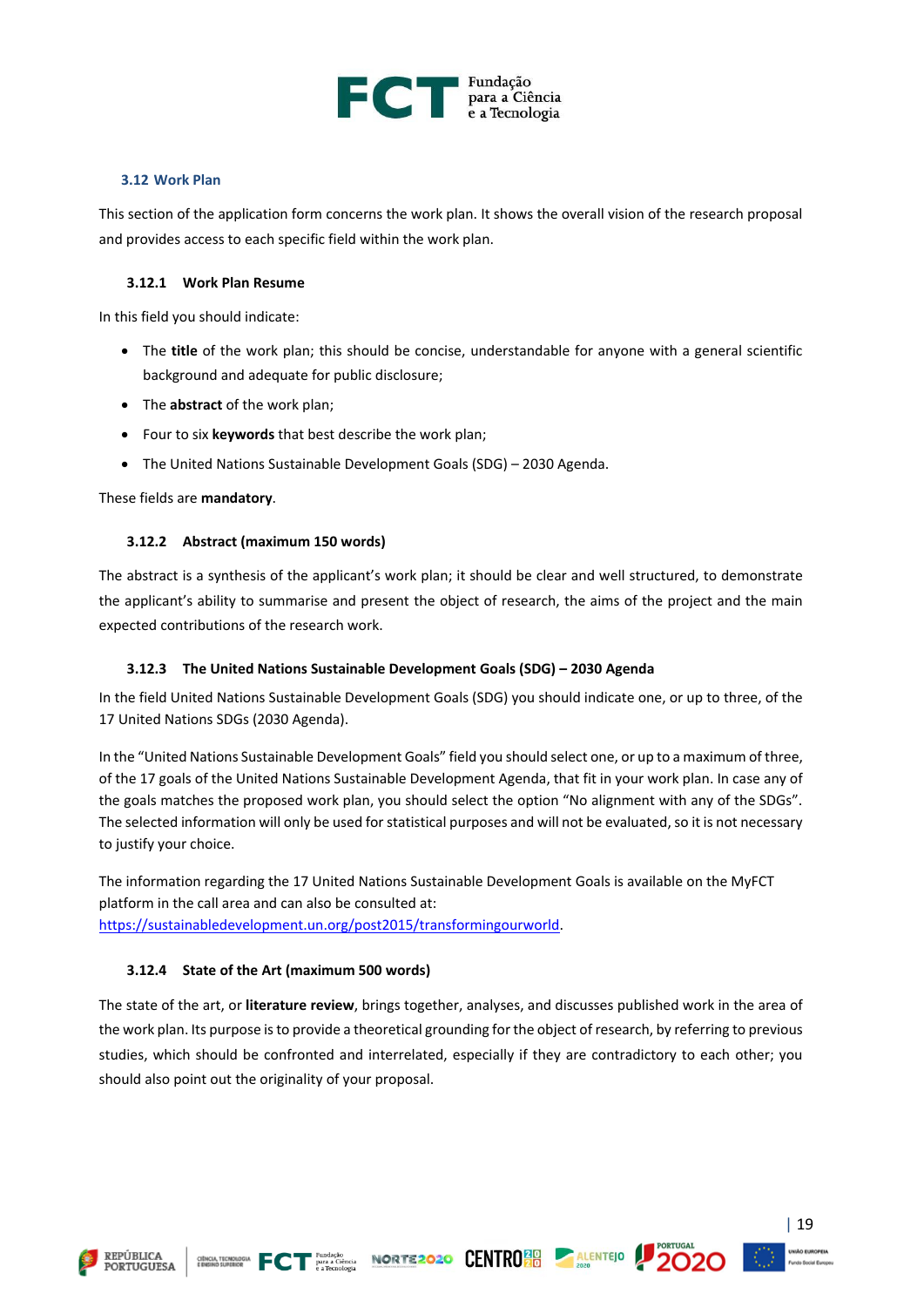

#### <span id="page-20-0"></span>**3.12.5 Objectives (maximum 300 words)**

The purpose of this field is to provide a description of the main research questions to be addressed and the goals to attain.

#### <span id="page-20-1"></span>**3.12.6 Detailed description (maximum 1000 words)**

This field should contain the detailed work plan and a description of how the aims of the research project will be achieved, pointing out the relevance and originality of the underlining scientific questions and the respective contribution of the proposed plan in its scientific field. The descriptions should provide all the necessary elements to allow assessment by the evaluation panel, namely the **methodological approach**, **description of tasks**, their **interrelation, sequence,** and **schedule**. Whenever applicable, it should also include a **contingency plan**, describing, in this case, how eventual unforeseen events might be resolved.

#### <span id="page-20-2"></span>**3.12.7 Timeline and Additional Attachments**

So that the Evaluation Panel may analyse the feasibility of the proposed work plan, the applicant may include a legible chart with milestones for the different tasks and location of each task, when more than one host institution is proposed. **The presentation of a timeline is mandatory**. To make a timeline you may use specific software tools or an Excel file that should then be converted into a PDF.

If you plan to develop part of your work in collaboration with additional institutions, besides your host institutions, you may submit a "Letter of Support", attesting for the respective collaboration. Situations that may support the feasibility of the proposal, such as the approval of data collection, access to facilities or to equipment, amongst others, may be validated through letters of support. The letter of support should be issued and signed by the **responsible of the collaboration in the unit or institution where the work plan will be carried out**. The presentation of this document is optional but recommended, whenever applicable.

If considered necessary, you may also include **additional documents** containing **formulas, schematics, diagrams, charts** or **images**in this field. You may also submit in this section **documentary evidence of scientific productivity indicators** that you consider necessary/relevant to attest to the information contained in the CV (for example, evidence of articles accepted for publication, or in press, or of patent registration, etc.). In any case, these should only be documentary evidence of what has been described in the various fields of the application and should not be considered an extension of the form; **exhaustive descriptions of methodologies or reference to details of the plan that must be included in the "Detailed Description" field, for example**, **will not be considered for application's evaluation**.

The maximum space reserved for the "Timeline and Additional Attachments" section is 10 MB (e.g., 5 documents of 2 MB each). The permitted file formats are JPEG, PNG and PDF.

#### <span id="page-20-3"></span>**3.12.8 Bibliographic references (maximum 30 references)**

Use this field to specify bibliographic references, up to a maximum of 30, that support your work plan, detailing all the necessary elements that will enable the panel to identify them. You should format your bibliographic list in a consistent manner and according to a scientific approved referencing style as, for example, the APA



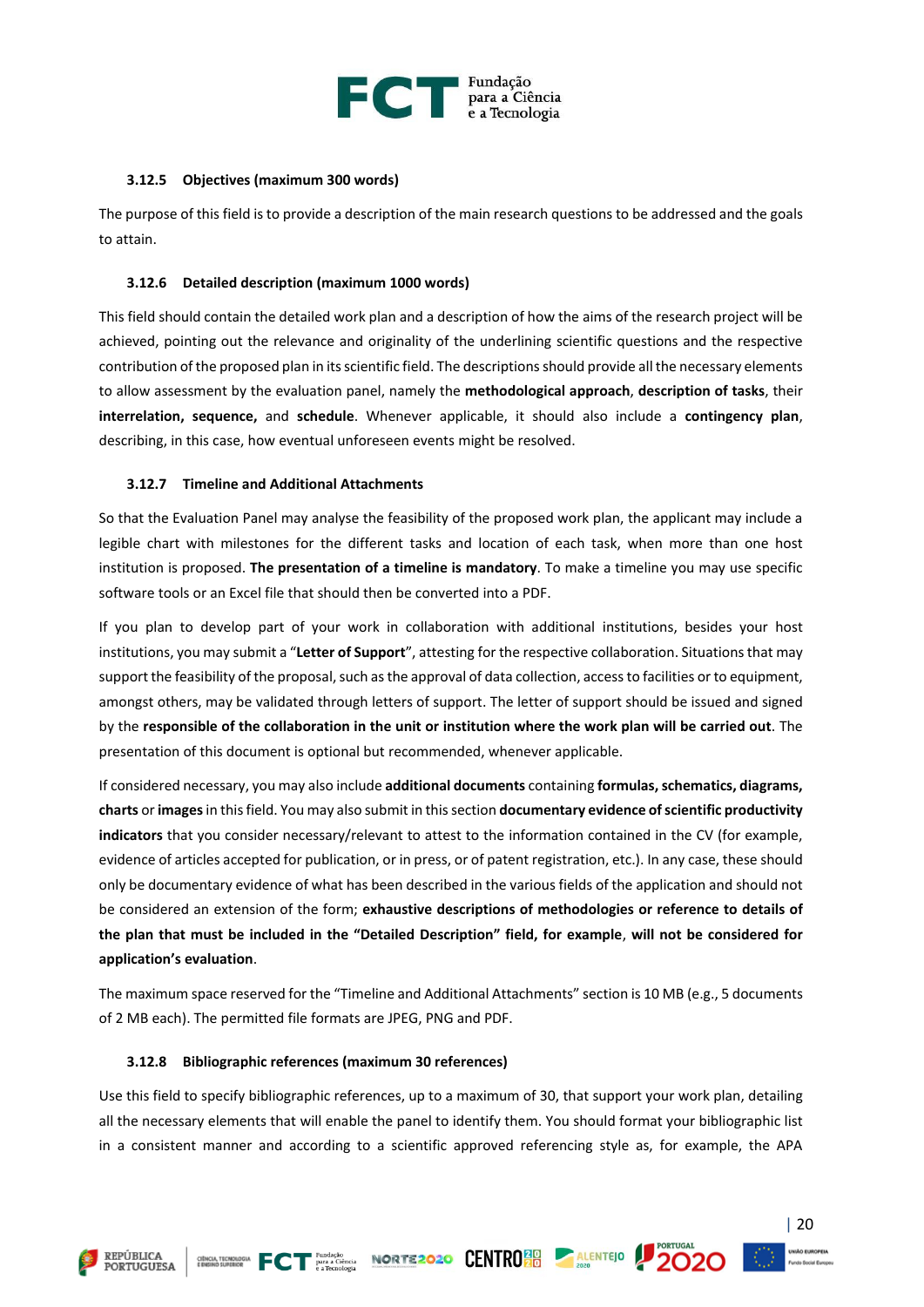

(American Psychological Association) style. This field has a limited space of 8000 characters, indicated in the respective counter.

#### <span id="page-21-0"></span>**3.12.9 Ethical issues (maximum 500 words)**

Whenever the theme, methodology or results of the work plan involve ethical issues, you should check "Yes" in the answer to the question "Does your work plan involve ethical issues?". In this case, a specific field will appear on the form where you must clearly identify the ethical issues in your proposal, explaining how they will be addressed. To help identify these issues, the self-assessment guide for ethical issues (Ethics Guide) should be consulted. It will not be necessary to present, at this stage of the application, the respective approval issued by the ethics committee. However, if you already hold this document, and if you so wish, you can present it in the "Timeline and Additional Attachments" field, referred in point 3.12.7.

#### <span id="page-21-1"></span>**3.13 Hosting Conditions**

This information is **mandatory**.

The hosting conditions concern:

- **Host institution**: institution(s) where you are going to develop your work plan;
- **Institution that grants the degree**: higher education institution(s) that will grant the PhD degree;
- **Supervisors**: responsible for monitoring and supervising the research work;
- **Adequacy of the supervising team**: explanation about the choice of host institutions and supervising team for the development of the work plan, including the means made available by the institutions and the scientific profile of the supervisors.

#### <span id="page-21-2"></span>**3.13.1 Host Institution**

In this field, the applicant should indicate the host institution(s) involved in the application. The following fields should be filled in:

- **Country**;
- **Institution** (presents one or two levels according to the following example: 1) Universidade de Lisboa and 2) Universidade de Lisboa – Faculdade de Ciências, respectively);
- **Department** (Whenever applicable).

In the list of institutions are included the main national academic and scientific entities, including higher education institutions, R&D units, Associated Laboratories, State Laboratories, as well as Collaborative Laboratories, Technology and Innovation Centres, Technological Interface Centres. You should find your institution by indicating its partial or complete name. **The field "Department" should be indicated whenever applicable**, for each of the indicated institutions.

If you do not find your host institution in the available list, you should "Add institution" and add the respective information.







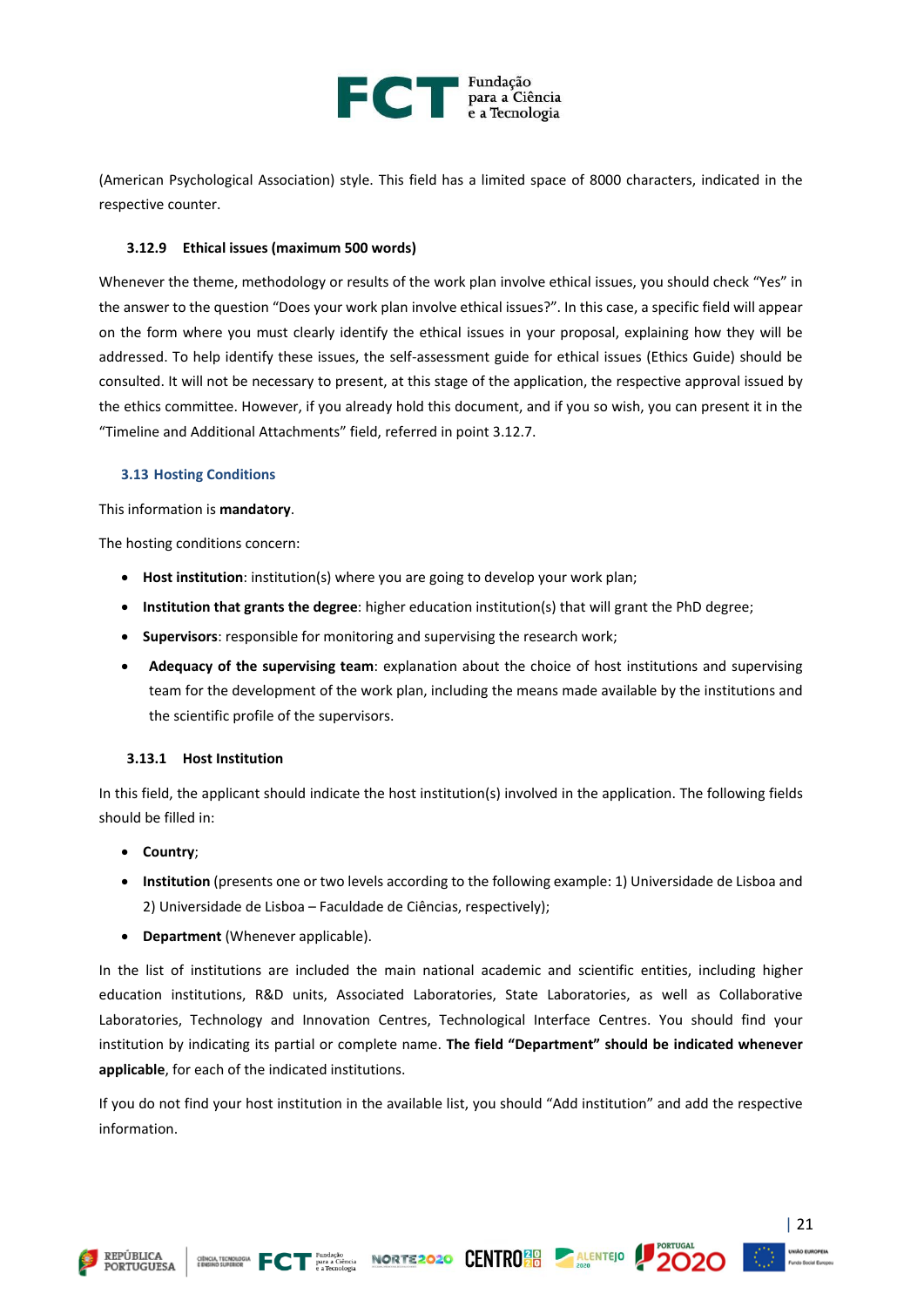

In case of applications held **both in Portugal and abroad**, in addition to the Portuguese host institution, it is **mandatory** to indicate the foreigner institution where the research work will be developed.

The number of supervisors associated to the application defines the limit of host institutions. **The limit is defined by: N supervisors + 1**. Therefore, **at most, 4 host institutions may be indicated**, in cases where 1 supervisor and 2 co-supervisors are proposed.

#### <span id="page-22-0"></span>**3.13.1.1 Host Institution of applications in a non-academic environment**

In the case of applications submitted to the specific line of application in a non-academic environment, it will be necessary to specifically identify which of the host institutions indicated are non-academic entities, answering "Yes" to the question "Is the institution non-academic?". The affirmative answer determines the mandatory selection of one of the options available in the droplist:

- Company
- Collaborative Laboratory
- Technology and Innovation Centre
- Technological Interface Centre
- Public Administration Institution
- <span id="page-22-1"></span>• Third Sector Institution

#### **3.13.2 Doctoral Granting Institution**

In this area the applicant should indicate the institution(s) granting the PhD degree, after selecting the country where the degree will be granted. If you select Portugal, the available list will present all the national institutions granting this degree, in one or two levels as exemplified in point 3.13.1; when you select other country, you should use the option "Add institution" to indicate the respective institution.

You may specify up to 4 doctoral granting institutions. This is in cases of double degree or inter-university doctoral programmes, respectively.

#### <span id="page-22-2"></span>**3.13.3 Supervisors (maximum 3)**

The purpose of this field is to identify the supervisor and co-supervisor(s) who will take on the responsibility for monitoring and supervising the applicant's research project.

Each application can have **a maximum of three associated supervisors, with one being the main supervisor (mandatory) and the other two co-supervisors (optional)**. Excluding exceptional circumstances, duly explained, the supervisor and co-supervisors must be associated at least to one of the host institutions to guarantee a continuous and fruitful work with the grantee. The evaluation panel will decide if other situations are suitable or not; the general guidance given by FCT is that this should be reflected in the analysis of the feasibility conditions of the work programme.

Any fully active researcher holding a PhD may be a supervisor or co-supervisor. Not all the supervising team members need to be PhDs, but at least one of its members must hold a PhD degree.



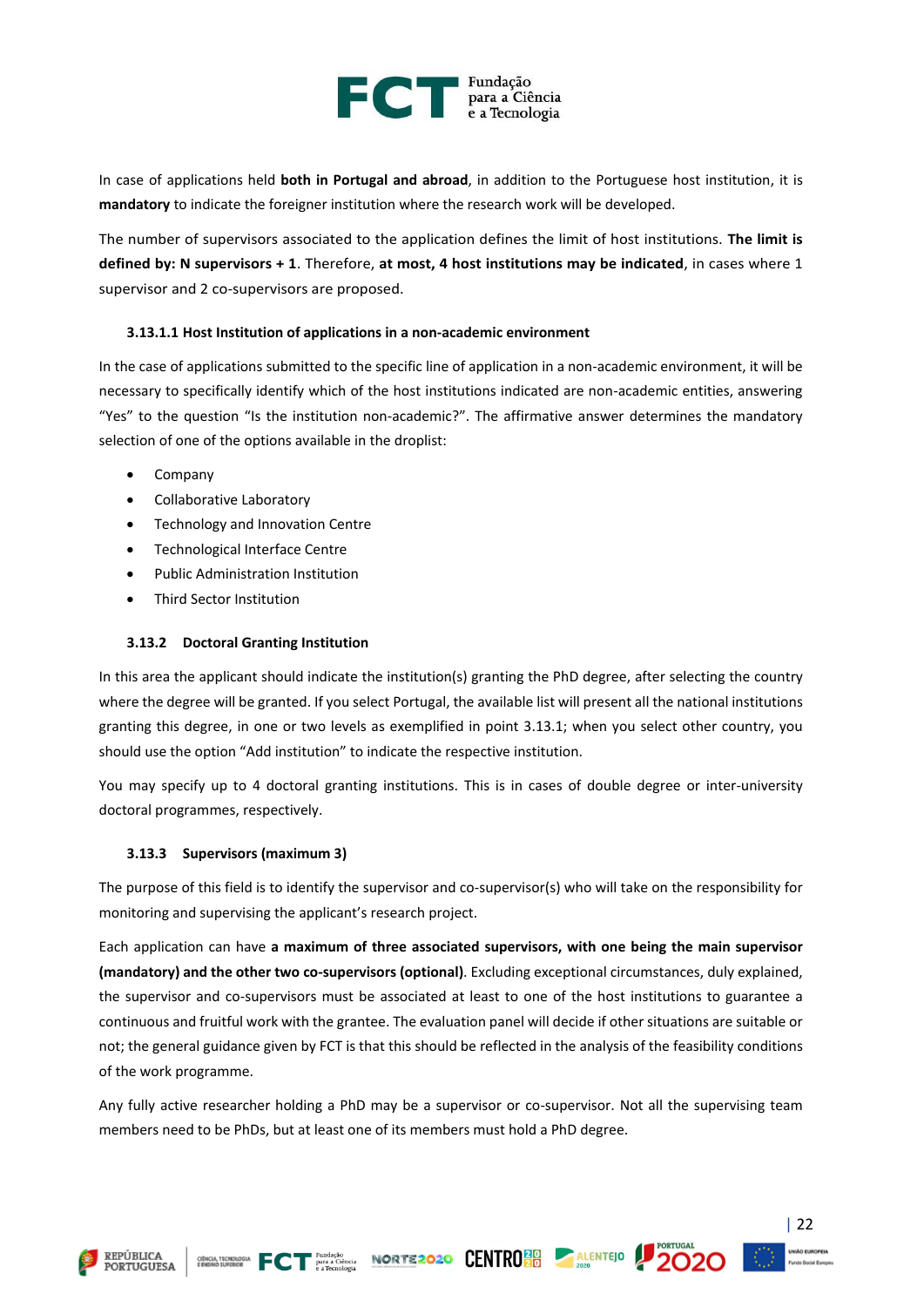### Fundação para a Ciência<br>e a Tecnologia

At this stage of the application process, the supervisor's letter of support and the host and doctoral granting institutions' acceptance statements do not have to be submitted. These documents will only be necessary upon studentship granting.

To associate your **supervisor** and **co-supervisors**, you should select the **role** of each one (supervisor or cosupervisor) and the respective **e-mail** (it does not have to be the registration email in the **CIÊNCIA** ID platform) and select the option "**Send request**". A message will be sent indicating the applicant's name, application reference and link to the supervisor area where he/she should answer yes/no to the association request.

If you want to **change the role of a supervisor, you will have to remove the associated supervisor and send a new invitation request** with the intended supervising role indication.

Each supervisor should access the respective personal area – "Supervisor Area" – and perform the following actions:

- 1. Register in the **CIÊNCIA** ID information system, if they have not already done so;
- 2. Access to MyFCT portal using the respective credentials;
- 3. Indicate the ORCID identifier in MyFCT profile, if you wish to do so. **This information is optional**;
- 4. **Indicate all of her/his current affiliation institutions**, including higher education institution and R&D unit, if applicable, or, for example, R&D unit and company, CoLab, State Laboratory, etc.;
- 5. Present a *curriculum vitae*, written in **Portuguese** or in **English**, in one of the following options (curricula submitted in any other way or written in other language will not be considered):
	- Filling in and updating your curricular data in the **CIÊNCIA**VITAE **platform**;
	- Submitting your *curriculum vitae* in a **PDF file**;
- 6. Comment on the feasibility of the work plan ("Feasible" or "Not feasible") when the applicant declares that he/she wishes to maintain a professional activity; this action is only applicable to supervisors and not to co-supervisors;
- 7. Confirm her/his association to the application.

The supervisor will not have to fill in any specific form, he/she must provide only his *curriculum vitae*, indicate her/his current affiliation and collaboration institutions, such as, for example, higher education institution and research unit(s), pronouncing also on the professional situation, if it is declared by the candidate, and confirm the association with the candidate's application.

Any change to the CV on the **CIÊNCIA**VITAE platform, after it has been obtained in the application form, even during the period in which the call is open, will not be reflected in the CV which will be available for evaluation. If you want to include **new information** to be **reflected in the application**, you must delete it by clicking "Remove" and **clicking "Get CV from CIÊNCIAVITAE" again** to submit an **updated version** of your CV.

In case of supervisors with more than one student, the **CIÊNCIA**VITAE CV associated with the respective applications will correspond, **in all cases**, to its **latest version of the CV association**, as long as during the indicated period for the application submission.

GENTRO BLOCK FOT Pundaction NORTE 2020 CENTRO BO ALENTEJO

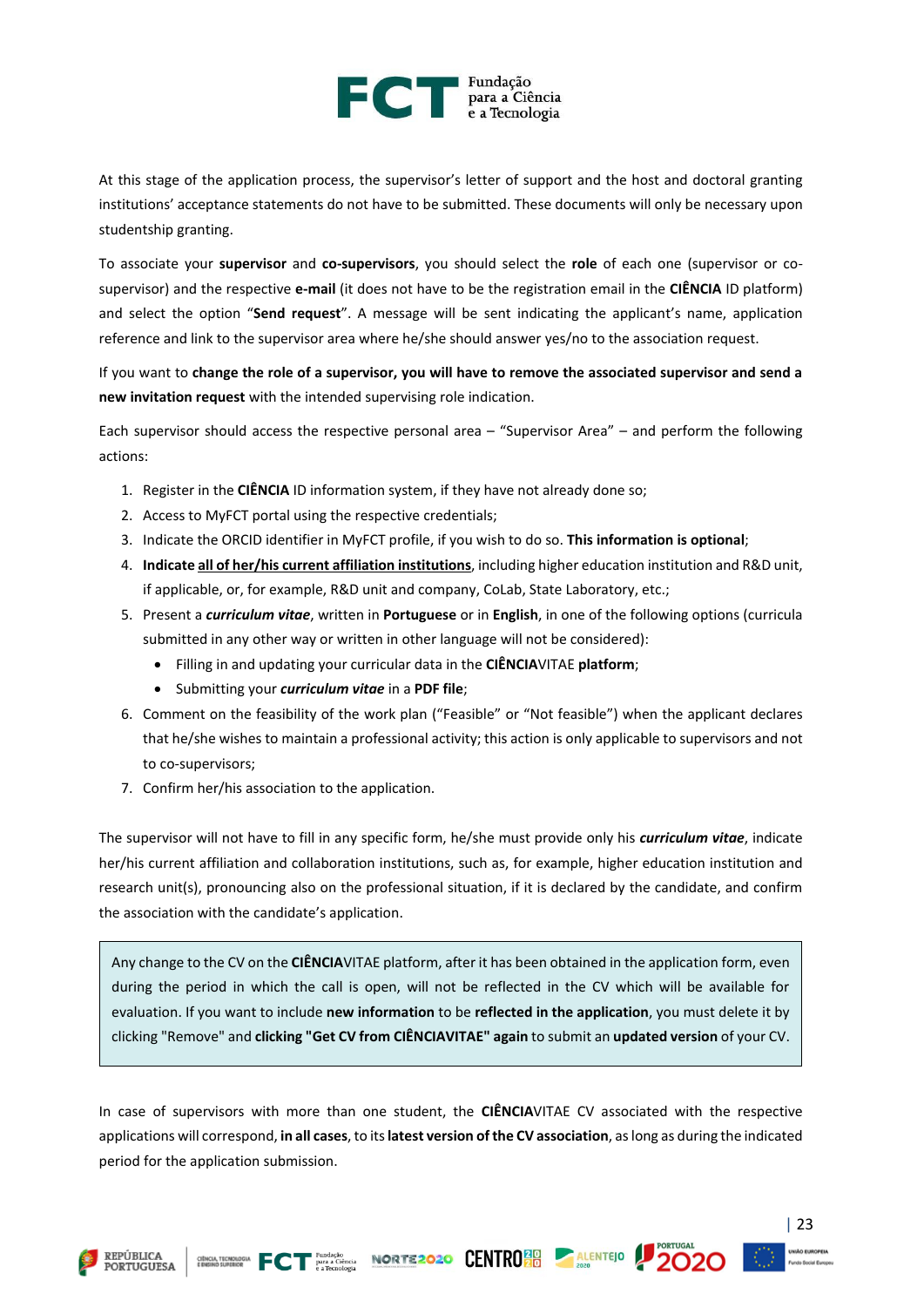

The supervisor has the list of supervisions (lateral left menu), *i.e.*, the list of applicants who have associated her/him as a supervisor or co-supervisor in this Call. In the summary view of supervisions, the supervisor can verify the application status (draft or submitted) and access to the global view of applications, by clicking on the respective references.

#### <span id="page-24-0"></span>**3.13.3.1 Supervisor (mandatory)**

You must associate one supervisor to your application. If you have additional supervisors, you can associate them as co-supervisors (**maximum two**).

Only the supervisor will have to comment on the feasibility of the work plan, if the candidate declares that he/she intends to maintain a professional activity during the PhD studentship period. In case the applicant changes her/his answer in the field of professional activity, namely, by submitting a new professional activity, after the supervisor's answer, he/she will receive a new notification, but it will not be necessary to comment on the declared situation again in case the supervisor intends to maintain the previous answer.

#### <span id="page-24-1"></span>**3.13.3.2 Co-supervisor (maximum 2, optional)**

In case you associate one or two co-supervisors, the information aforementioned (point 3.10.3) is **mandatory**.

For application assessment, it is mandatory that the co-supervisors are associated to the application.

**The application form can only be submitted after the confirmation of association to your application, performed by supervisor and co-supervisors, when applicable.**

#### <span id="page-24-2"></span>**3.13.4 Adequacy of Hosting Conditions (maximum 500 words)**

In this field, you should describe both the adequacy of the **supervising team** (including supervisor and cosupervisors, if applicable) that are **associated** to your application and the means available at the host institution(s) for the full implementation of the work plan. **Generalist descriptions about the host institution(s) should be avoided**; instead, it should be emphasized the resources available at the institution and necessary for the development of the work plan, as well as explained how each of the supervisors will contribute to the supervision of activities and demonstrate how their skills are necessary and complementary. **This description is decisive within the scope of the evaluation of criterion C**, Merit of Hosting Conditions.

If you choose to submit your application in the specific line of application in a **non-academic environment**, you must clearly explain the added value of including one or more non-academic host institutions, highlighting the contribution of the non-academic entities to the dynamics and reinforcement of the interaction between academia and other sectors. The role and competences of the supervising team, in a non-academic environment, must also be clearly explained in this field.

#### <span id="page-24-3"></span>**4. APPLICATION SUBMISSION**

Before submitting your application, FCT suggests reading carefully and verifying all the elements of the application, namely by analysing its overview, rectifying any inaccuracies detected, verifying the lack of lapses, spelling errors and uniform use of the selected language (Portuguese or English), as well as the compliance of the submitted files. You must also confirm the association of the supervisor(s) and the content of the respective CV, namely if written in Portuguese or English.